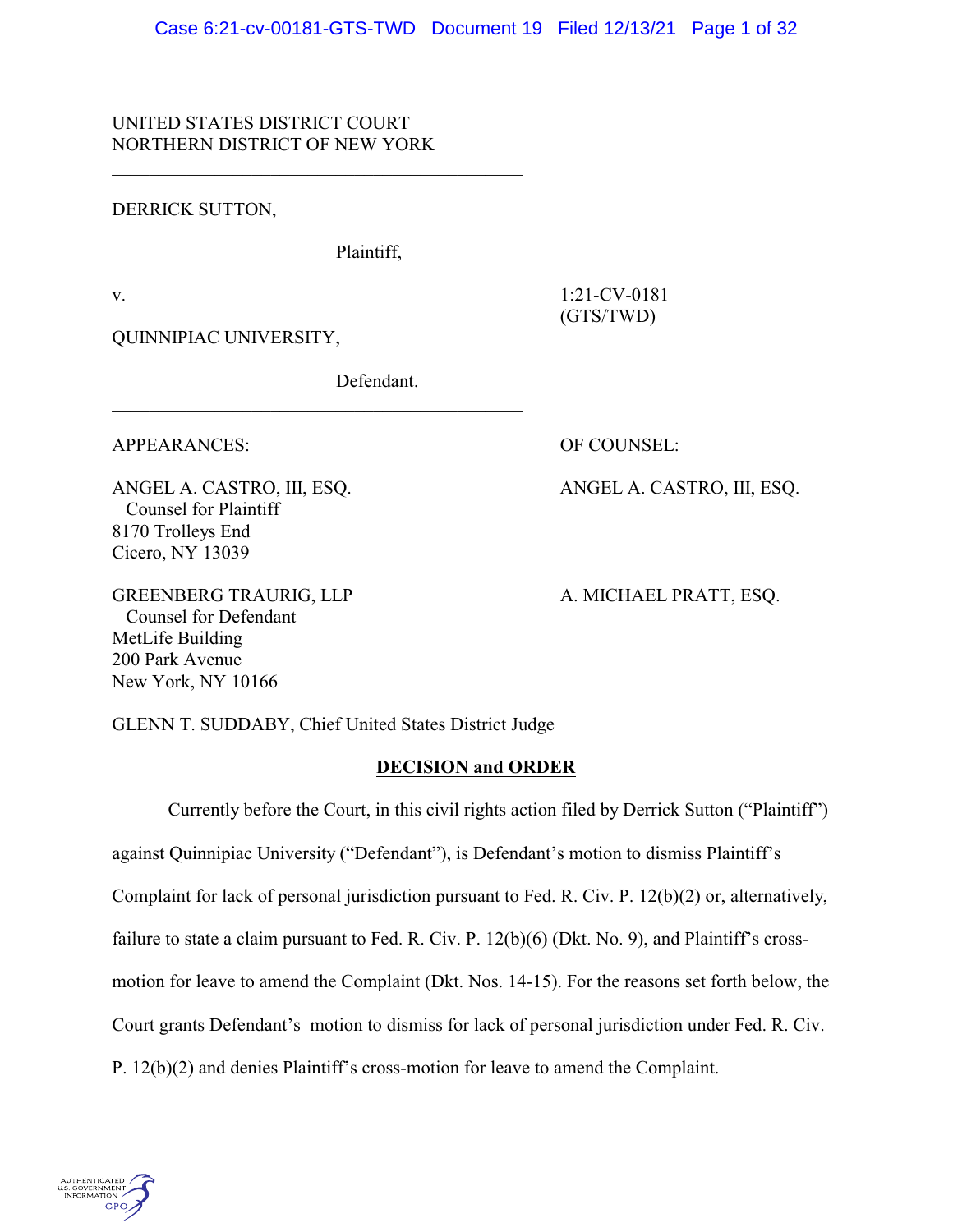#### **I. RELEVANT BACKGROUND**

## **A. Plaintiff's Complaint and Relevant Procedural History**

Generally, in the Complaint filed on February 17, 2021, Plaintiff asserts the following claims: (1) a disability discrimination claim under Section 504 of the Rehabilitation Act of 1973 ("Section 504"); (2) a Section 504 hostile environment claim based on Plaintiff's disability under Section 504; (3) a race discrimination claim under Title VI of the Civil Rights Act of 1964 ("Title VI"); (4) a hostile environment claim based on Plaintiff's race under Title VI; (5) a disability discrimination claim under N.Y. Executive Law § 296(4) (the New York State Human Rights Law or "NYSHRL"); (6) a race discrimination claim under the NYSHRL; and (7) a breach-of-contract claim. (Dkt. No. 1 [Pl. Compl.].)

On April 29, 2021, Defendant filed its motion to dismiss Plaintiff's Complaint for lack of personal jurisdiction and failure to state a claim. (Dkt. No. 9.) On June 4, 2021, Plaintiff filed his opposition to Defendant's motion to dismiss and a cross-motion for leave to amend the Complaint. (Dkt. Nos. 14-15.) On June 25, 2021, Defendant filed its reply in support of its motion to dismiss and its opposition to Plaintiff's cross-motion. (Dkt. No. 18.)

### **B. Summary of Parties' Briefing on the Parties' Motions**

#### **1. Defendant's Motion to Dismiss**

Generally, in support of its motion to dismiss, Defendant argues that the Court should dismiss Plaintiff's Complaint because this Court lacks personal jurisdiction over Defendant, or, alternatively, because Plaintiff's Complaint fails to state a claim. (Dkt. 9-1.)

#### **a. Lack of Personal Jurisdiction under Fed. R. Civ. P. 12(b)(2)**

More specifically, Defendant argues that it is not subject to either the general or specific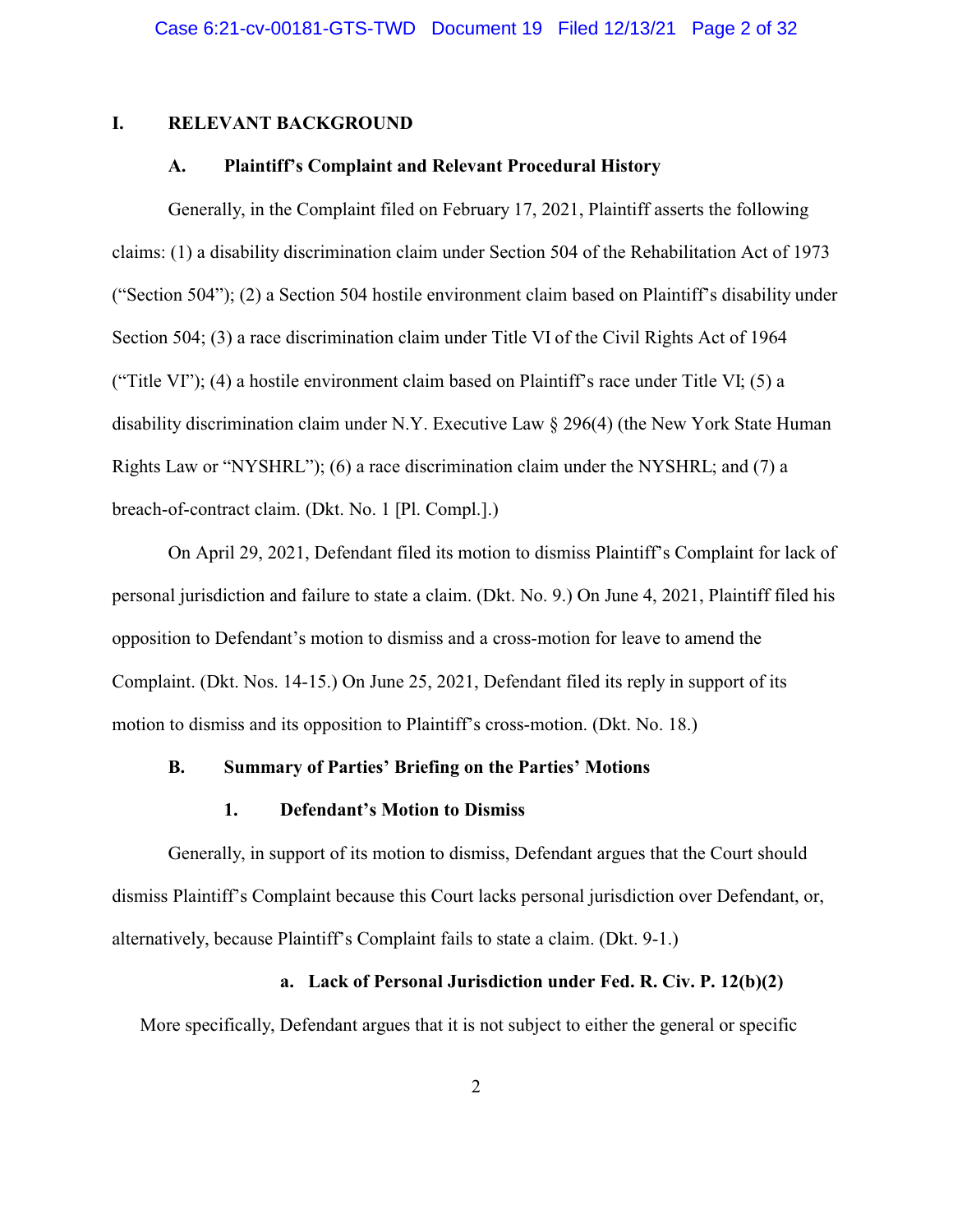#### Case 6:21-cv-00181-GTS-TWD Document 19 Filed 12/13/21 Page 3 of 32

personal jurisdiction of this Court. (*Id.* at 7-11.) With respect to the Court's general personal jurisdiction, Defendant argues that, under N.Y. C.P.L.R. § 301, courts consistently hold that a university and college is not "at home" for purposes of general jurisdiction outside of its state of incorporation or principal place of operation merely because it engages in "minimal and sporadic contact" with a state. (*Id.*) Defendant argues that the Complaint does not allege that Defendant engages in a continuous and systematic course of business in New York State such that the Court can deem Defendant "at home" there for purposes of establishing general personal jurisdiction. (*Id.*)

With respect to the Court's specific personal jurisdiction, Defendant argues that the factual allegations of the Complaint do not show that Defendant is subject to the specific personal jurisdiction of this Court under the New York long-arm statute, N.Y. C.P.L.R. § 302. (*Id.* at 8- 11.) Defendant argues that it does not "[t]ransact[] any business within the state or contract[] anywhere to supply goods or services in the state," for the following reasons: (1) Defendant has no branch campuses in New York State, does not own property in the state, and has no bank accounts, telephone numbers, or mailboxes in the State (*id.* at 9; Dkt. No. 9-2, at ¶¶ 9, 11, 15 [Decl. of A. Zinn]); (2) Defendant derives no revenue from the State (Dkt. No. 9-1, at 10; Dkt. No. 9-2, at ¶ 16); (3) Plaintiff took all of his classes and "clinicals" in Connecticut (Dkt. No. 9-1, at 10; Dkt. No. 9-2, at ¶¶ 24-25); (4) all members of leadership of Defendant's Nurse Anesthesia Program (the "Program") worked in Connecticut (Dkt. No. 9-1, at 10; Dkt. No. 9-2, at ¶ 19); (5) all alleged actions related to Plaintiff's dismissal and appeal occurred in Connecticut (Dkt. No. 9-1, at 10; Dkt. No. 9-2, at ¶¶ 24-25); and (6) Plaintiff does not allege that Defendant exchanged written or telephonic communications with him while he was in New York State (Dkt. No. 9-1,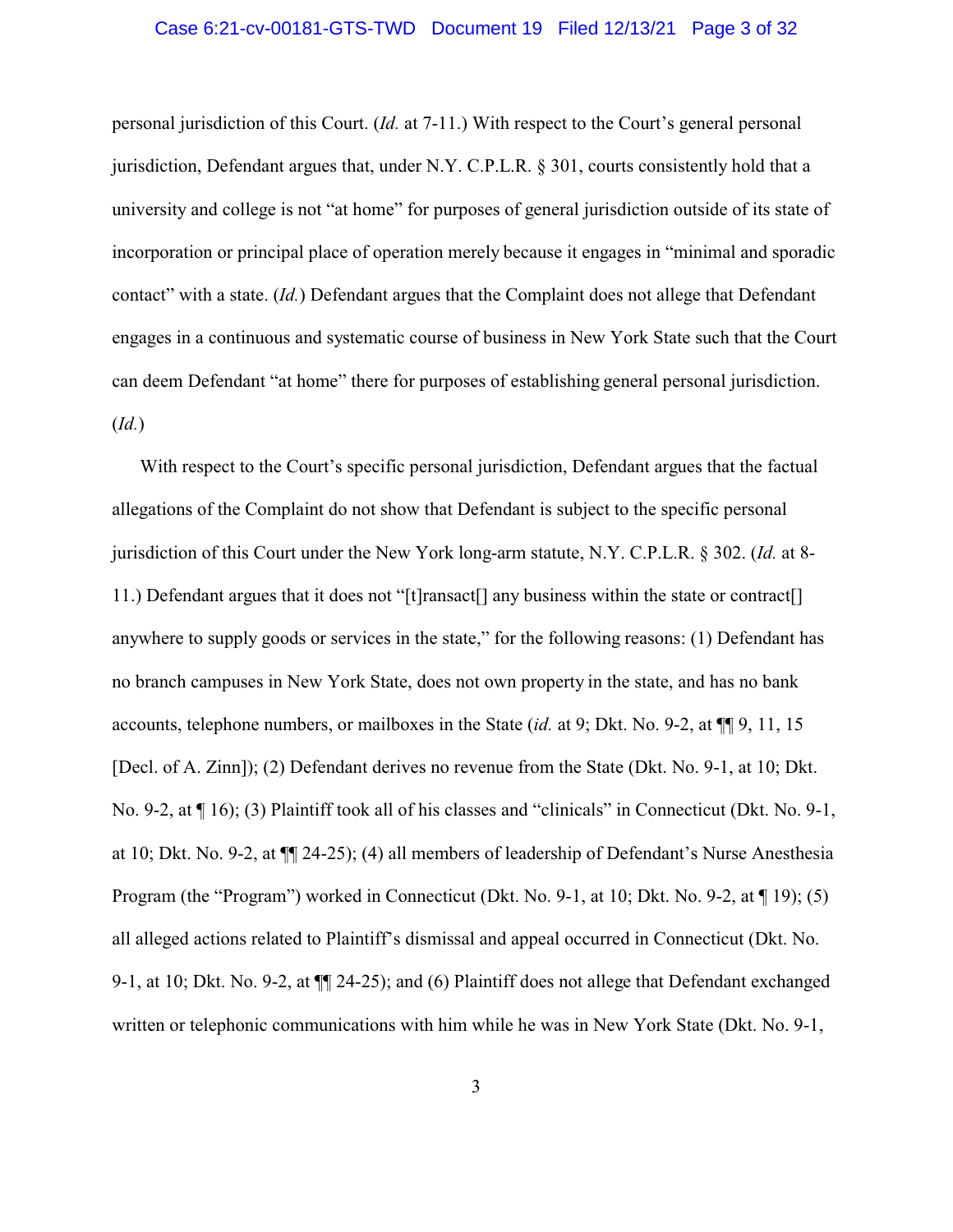at 10).

Defendant further argues that Plaintiff's Complaint does not allege specific personal jurisdiction under N.Y. C.P.L.R.  $\S 302(a)(3)$  for the same reason that the Complaint does not satisfy N.Y. C.P.L.R. § 302(a)(1) (i.e., Plaintiff cannot establish that Defendant "regularly does or solicits business, engages in a persistent course of conduct, or derives substantial revenue from goods used or consumed or services rendered in New York"). (*Id.* at 11.) Defendant additionally argues that the Complaint does not allege that Defendant expected or should reasonably have expected that its conduct would have consequences in New York State or that Defendant had "purposeful New York affiliation that it should have expected to be hauled into court in New York," as is required for specific personal jurisdiction under N.Y. C.P.L.R. § 302(a)(3)(ii). (*Id.* at 11.)

#### **b. Failure to State a Claim under Fed. R. Civ. P. 12(b)(6)**

Defendant argues the Court should dismiss Plaintiff's Complaint under Fed. R. Civ. P. 12(b)(6) because Plaintiff failed to state a claim upon which relief can be granted. (Dkt. No. 9-1, at 11-22.) Generally, Defendant sets forth seven arguments. (*Id.*)

First, Defendant argues that the Court should dismiss Plaintiff's Section 504 disability discrimination claim because the Complaint does not allege a *prima facie* case of disability discrimination. (*Id.* at 11-13.) Defendant argues that the Complaint is devoid of facts showing Plaintiff is a qualified individual with a disability or that Defendant discriminated against him solely because of his disability. (*Id.* at 12-13.)

Second, Defendant argues that the Court should dismiss Plaintiff's Section 504 hostile environment claim because the Complaint does not contain facts that the alleged harassment was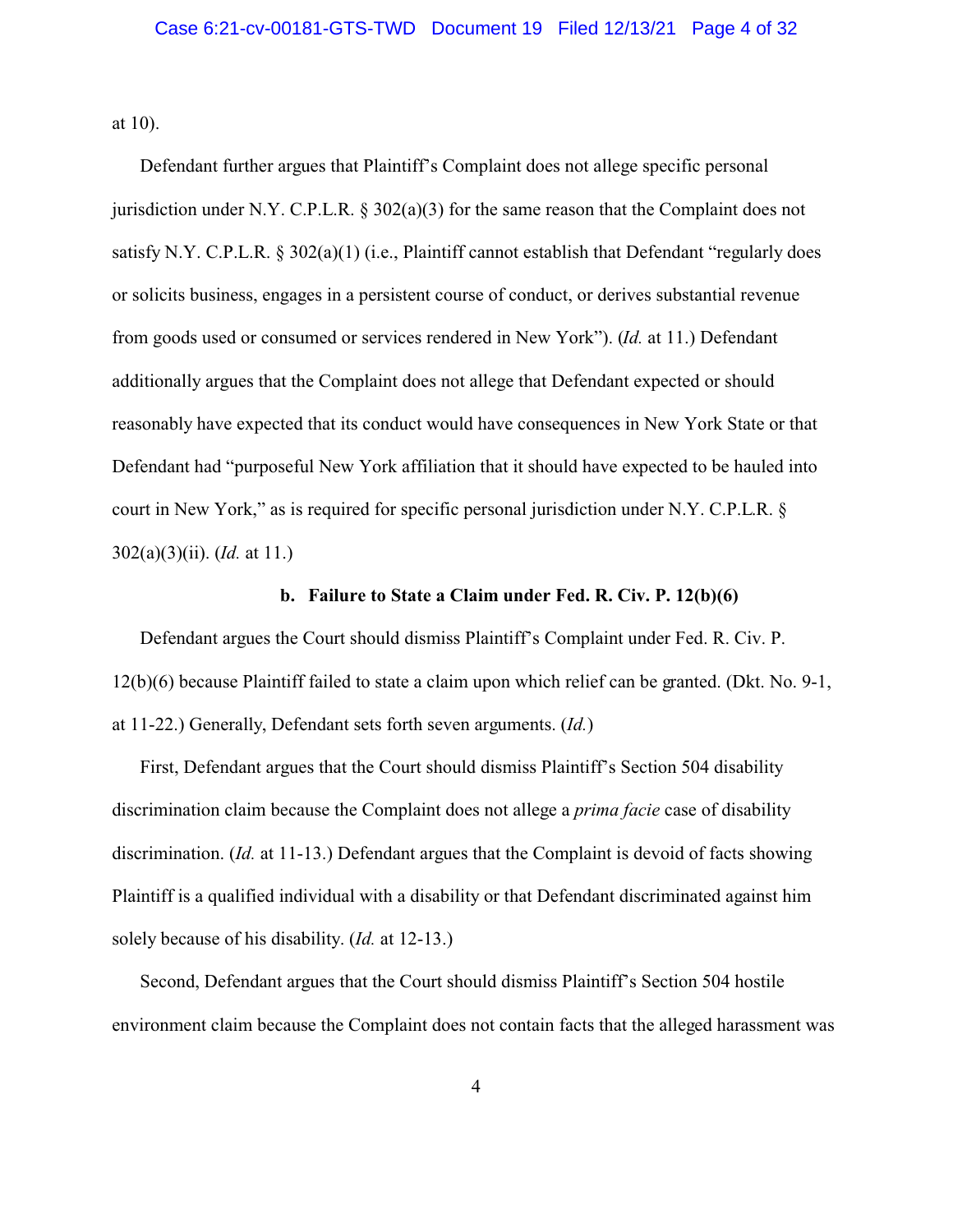#### Case 6:21-cv-00181-GTS-TWD Document 19 Filed 12/13/21 Page 5 of 32

related to Plaintiff's disability. (*Id.* at 13-15.) Preliminarily, Defendant argues that the viability of a Section 504 claim is questionable because the Second Circuit has yet to recognize this cause of action and district courts are split on the issue. (*Id.* at 14.) Defendant argues that even if this is a cognizable claim, Plaintiff does not allege sufficient facts in the Complaint to support an inference that he suffered harassment by Defendant because of a disability or that the acts he characterizes as harassing bore any relationship to his disability. (*Id.* at 15.)

Third, Defendant argues that the Court should dismiss Plaintiff's Title VI race discrimination claim because Plaintiff does not allege sufficient facts in the Complaint to make out his *prima facie* case. (*Id.* at 15-17.) Specifically, Defendant argues that the Complaint only alleges that Plaintiff is African American. (*Id.* at 17.) Defendant argues that the Complaint fails to allege that any adverse action was racially motivated, purposefully discriminatory, or that there was a causal link between Defendant's alleged conduct and Plaintiff's race. (*Id.*) Defendant further argues that the Complaint does not allege that Defendant treated Plaintiff differently or more harshly than other students in the Program that were not members of the same protected class. (*Id.*)

Fourth, Defendant argues that the Court should dismiss Plaintiff's Title VI hostile environment claim because the Complaint does not include facts showing severe and pervasive harassment related to Plaintiff's race. (*Id.* at 17.) Defendant argues that the Complaint does not allege that Plaintiff was the victim of any race-based harassment, much less harassment or mistreatment that qualifies as "severe, pervasive, and objectively offensive." (*Id.* at 18.) Defendant further argues that the Complaint does not allege that Defendant had any reason to suspect Plaintiff believed himself to be the victim of severe and pervasive harassment based on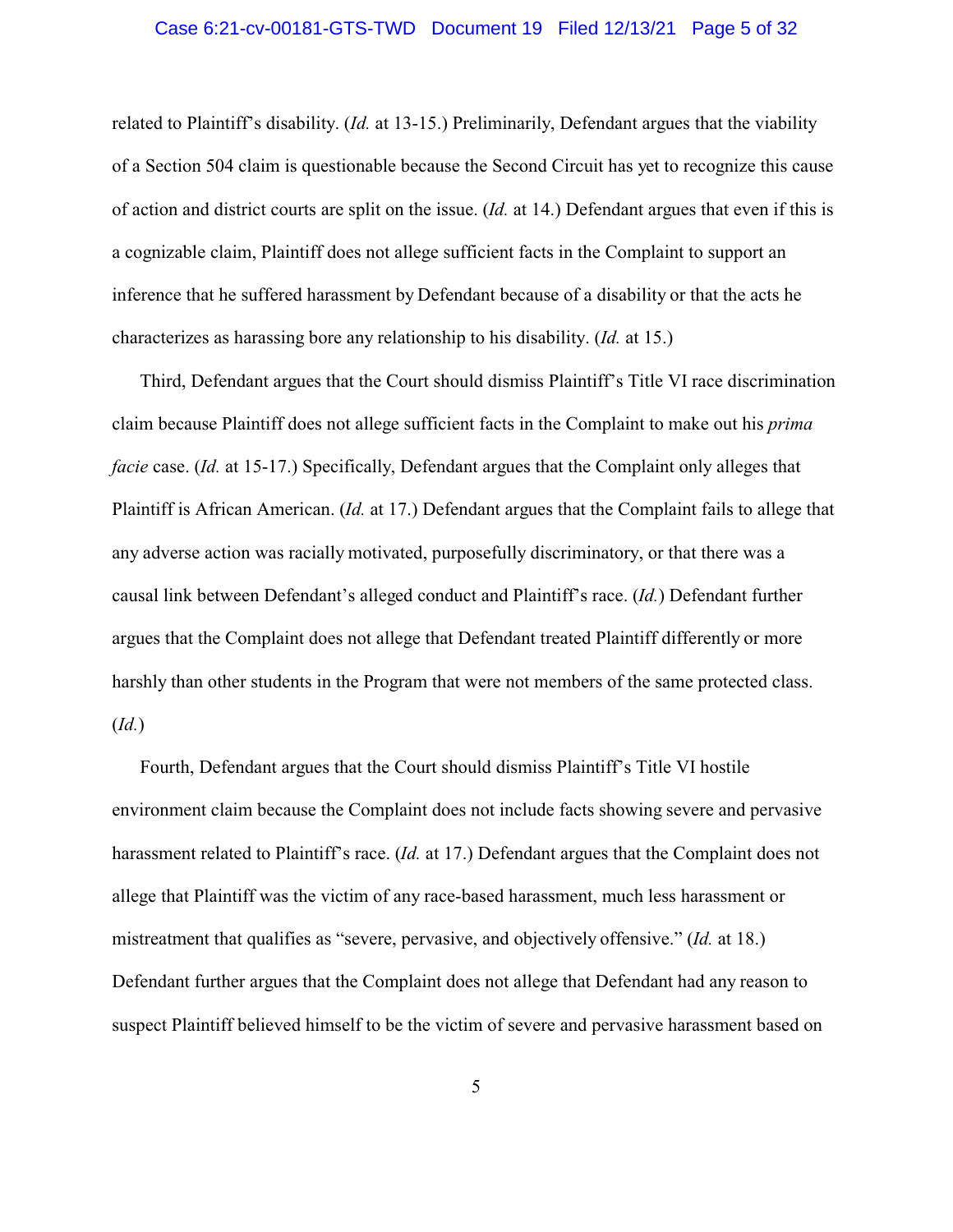#### Case 6:21-cv-00181-GTS-TWD Document 19 Filed 12/13/21 Page 6 of 32

his race by Defendant's officials or that Defendant had actual knowledge of any alleged racebased harassment and acted with deliberate indifference to that harassment. (*Id.*)

Fifth, Defendant argues that both of Plaintiff's NYSHRL claims fail as a matter of law.<sup>1</sup> As support for this contention, Defendant submits two main arguments: (1) Plaintiff's Complaint does not allege that a discriminatory act against Plaintiff occurred in New York State (*id.* at 19- 20); and (2) the Complaint does not support a claim under NYSHRL § 298-A(1) because Plaintiff fails to allege he was a New York State resident when the alleged discriminatory conduct occurred, and all of the alleged discriminatory acts were committed by a foreign educational institution outside of New York State (*id.* at 20-21).

Sixth, Defendant argues that the Court should dismiss Plaintiff's breach-of-contract claim because a course syllabus (i.e., the document upon which Plaintiff bases this claim) does not constitute a valid contract. (*Id.* at 21-22.)

Seventh, Defendant argues that the Court should strike the Defendant's request for punitive damages because these damages are not legally recoverable for the claims Plaintiff asserts in his Complaint. (*Id.* at 22-23.)

## **2. Plaintiff's Opposition to Defendant's Motion to Dismiss and Plaintiff's Cross-Motion for Leave to Amend the Complaint**

Generally, in opposition to Defendant's motion to dismiss and in support of his crossmotion for leave to amend, Plaintiff sets forth eight arguments. (Dkt. No. 14.)

First, Plaintiff argues that the Clinical Staff at Plaintiff's clinical placement, including Octavio Gonclaves (i.e., Plaintiff's clinical coordinator), are agents of Defendant. (*Id.* at 3-4.)

<sup>1</sup> Defendant also argues that due to Plaintiff's federal claims failing as a matter of law, the Court should not exercise supplemental jurisdiction over Plaintiff's state law claims if the Court finds these claims survive the motion to dismiss. (Dkt. No. 9-1, at 19, n. 8.)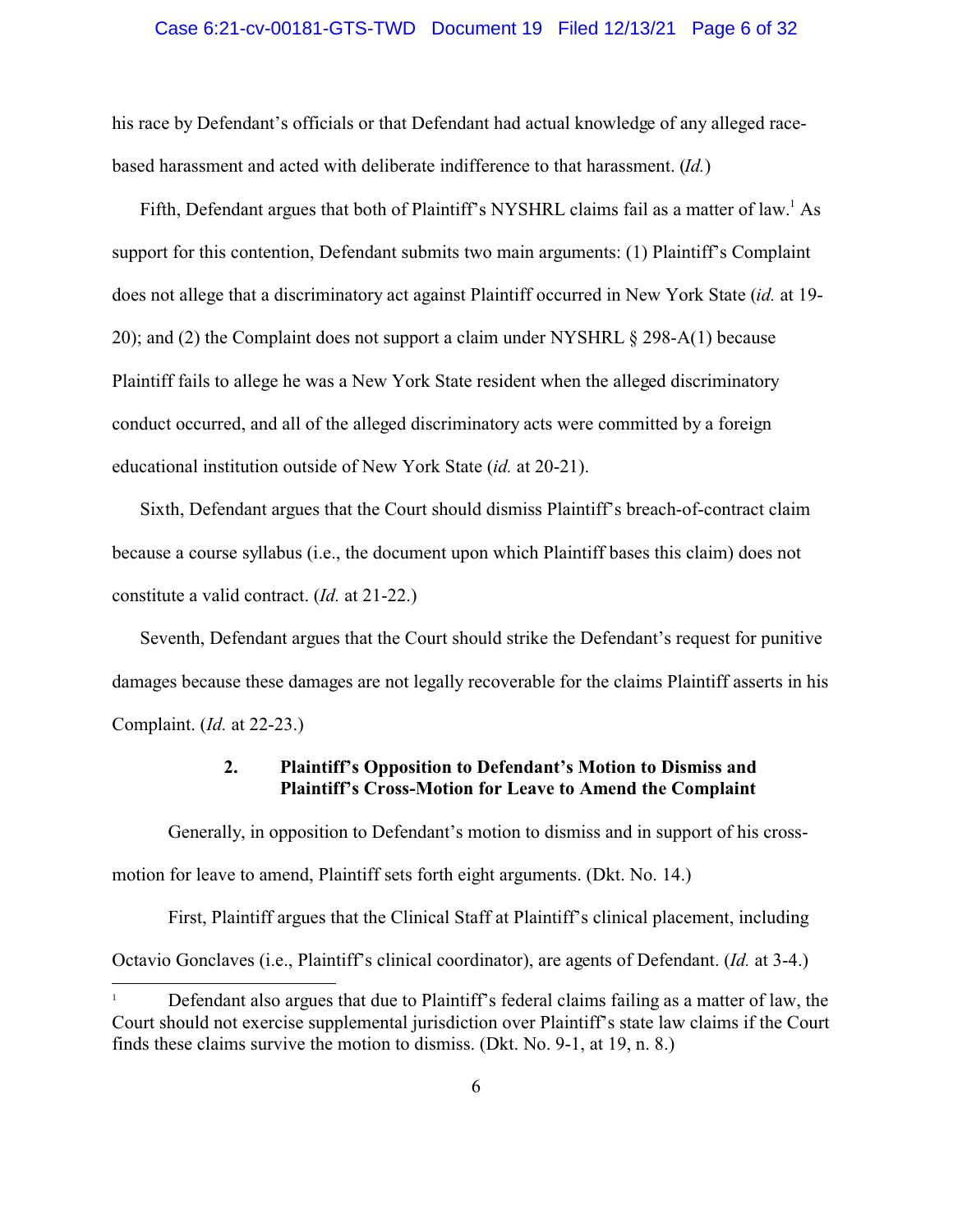#### Case 6:21-cv-00181-GTS-TWD Document 19 Filed 12/13/21 Page 7 of 32

Alternatively, Plaintiff argues that allegations in his Proposed Amended Complaint ("PAC") (Dkt. No. 15-26) show as follows: (1) Defendant had a contractual relationship with Gonclaves and his employer, Griffin Hospital; (2) Karen Hurd, the Assistant Program Director, participated as a preceptor at the clinical placement; and (3) Defendant's other staff substantially interfered with Plaintiff's participation in the Program. (Dkt. No. 14, at 3.) Plaintiff argues that these facts show that his claims must survive Defendant's motion to dismiss. (*Id.*)

Second, Plaintiff argues that the Court has general personal jurisdiction over Defendant because Plaintiff's PAC contains allegations about Defendant's substantial and continuous ties to New York. (*Id.* at 4-5; Dkt. No. 15-26, at ¶¶ 2, 8, 99-102 [Plf.'s Proposed Amended Complaint].) Specifically, Plaintiff argues that, not only does Defendant solicit students from New York State more than from any other state outside of Connecticut, but Defendant maintains contractual relationships with New York State-based institutions and sends students to those institutions for clinical coursework. (Dkt. No. 14, at 5.) Plaintiff also argues that he attended Defendant's Program in hopes of having a clinical placement in New York State and/or having a program that is connected to New York State to have a better chance at securing a job in the state. (*Id.*) Plaintiff argues these allegations in his PAC establish general personal jurisdiction over Defendant in New York. (*Id.*)

Third, Plaintiff argues that the Court has specific personal jurisdiction<sup>2</sup> over the Defendant. (*Id.* at 5-8.) Plaintiff argues that the facts he cites in the PAC and addresses with respect to his arguments on general personal jurisdiction also support a finding of specific

Plaintiff's memorandum of law (Dkt. No. 14) refers to specific personal jurisdiction as "diversity jurisdiction" but analyzes the jurisdictional question under New York's long-arm statute. (Dkt. No. 14, at 5.) Based on the Plaintiff's arguments, the Court liberally construes this argument as regarding "specific personal jurisdiction" and not "diversity jurisdiction."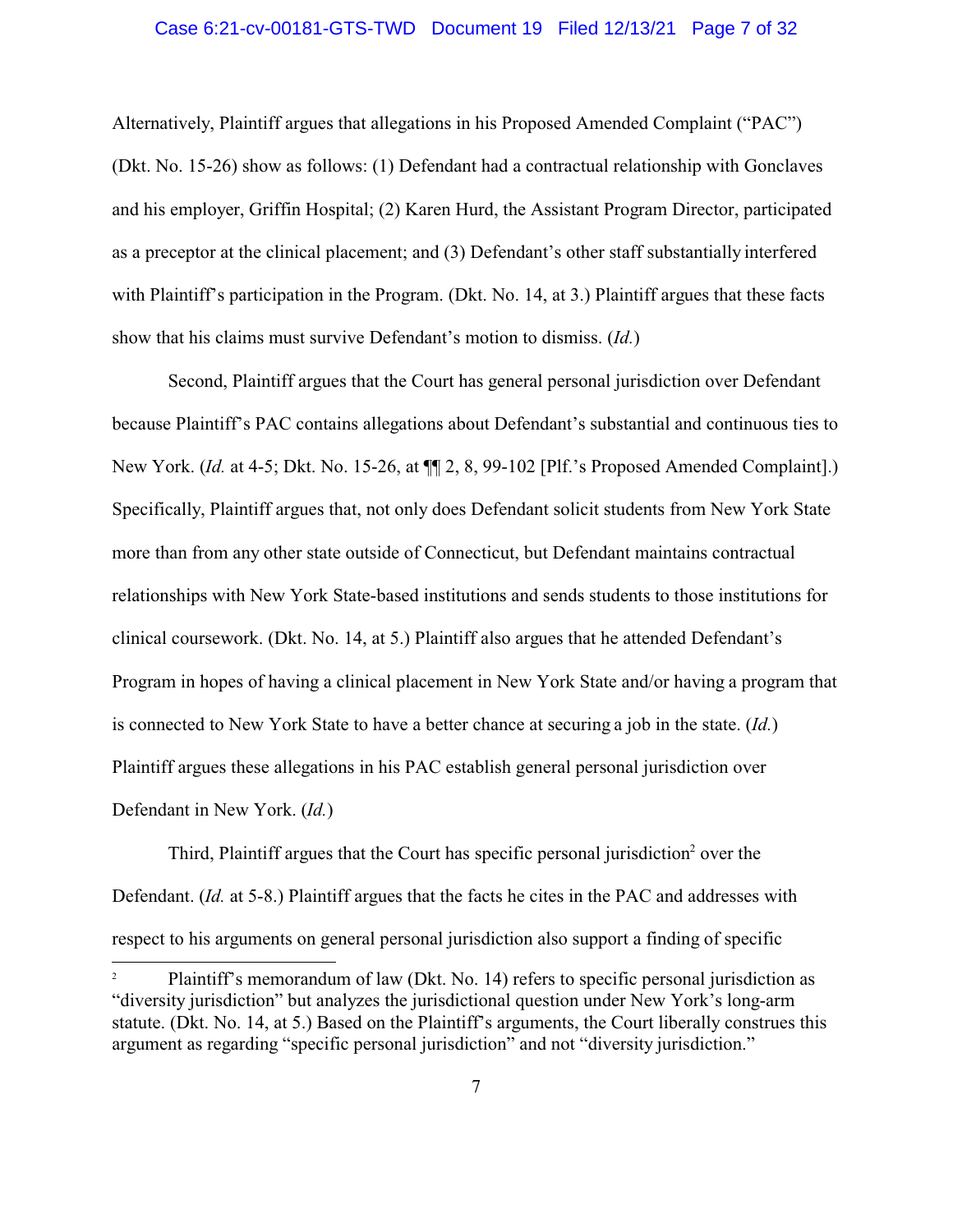#### Case 6:21-cv-00181-GTS-TWD Document 19 Filed 12/13/21 Page 8 of 32

personal jurisdiction under N.Y. C.P.L.R. § 302(a)(1). (*Id.* at 5.) Specifically, Plaintiff argues that Defendant projects itself into New York State by soliciting state residents at disproportionately high rates, as shown by its student population and offerings of clinical coursework at New York State-based institutions. (*Id.* at 8.)

Fourth, Plaintiff argues that the PAC remedies any factual defect regarding Defendant's argument that he does not adequately allege his disability or requested accommodations. (*Id.* at 8-11.) Plaintiff argues that the Court may find a Section 504 hostile environment claim is cognizable and may also apply the theory of constructive discharge because the facts Plaintiff alleges in the PAC show Defendant continually made his attendance in the Program difficult and, even when he met the standards Defendant set, Defendant failed him by raising those standards and influencing a professor to lower Plaintiff's grade. (*Id.*)

Fifth, Plaintiff argues that his PAC remedies any factual defect regarding Defendant's argument that he does not adequately allege facts supporting his Title VI race discrimination claim. (*Id.* at 11-12.) Plaintiff argues that it is fair for the Court to infer discriminatory intent or outright discrimination because Defendant treated similarly situated white students differently than they treated Plaintiff. (*Id.*) 3

Sixth, Plaintiff concedes that he may not have a cause of action under the NYSHRL because although Defendant initiated contact with Plaintiff in New York State, the actionable claims of discrimination substantially occurred when Plaintiff was in Connecticut. (*Id.* at 12.)

Seventh, Plaintiff argues that the Court should not dismiss his breach-of-contract claim because a class syllabus could be considered a contract. (*Id.* at 12-14.) As support for this

<sup>3</sup> In his memorandum of law, Plaintiff alleges for the first time that his Title VI claim is proposed in the alternative to his Section 504 claim. (Dkt. No. 14, at 11-12.)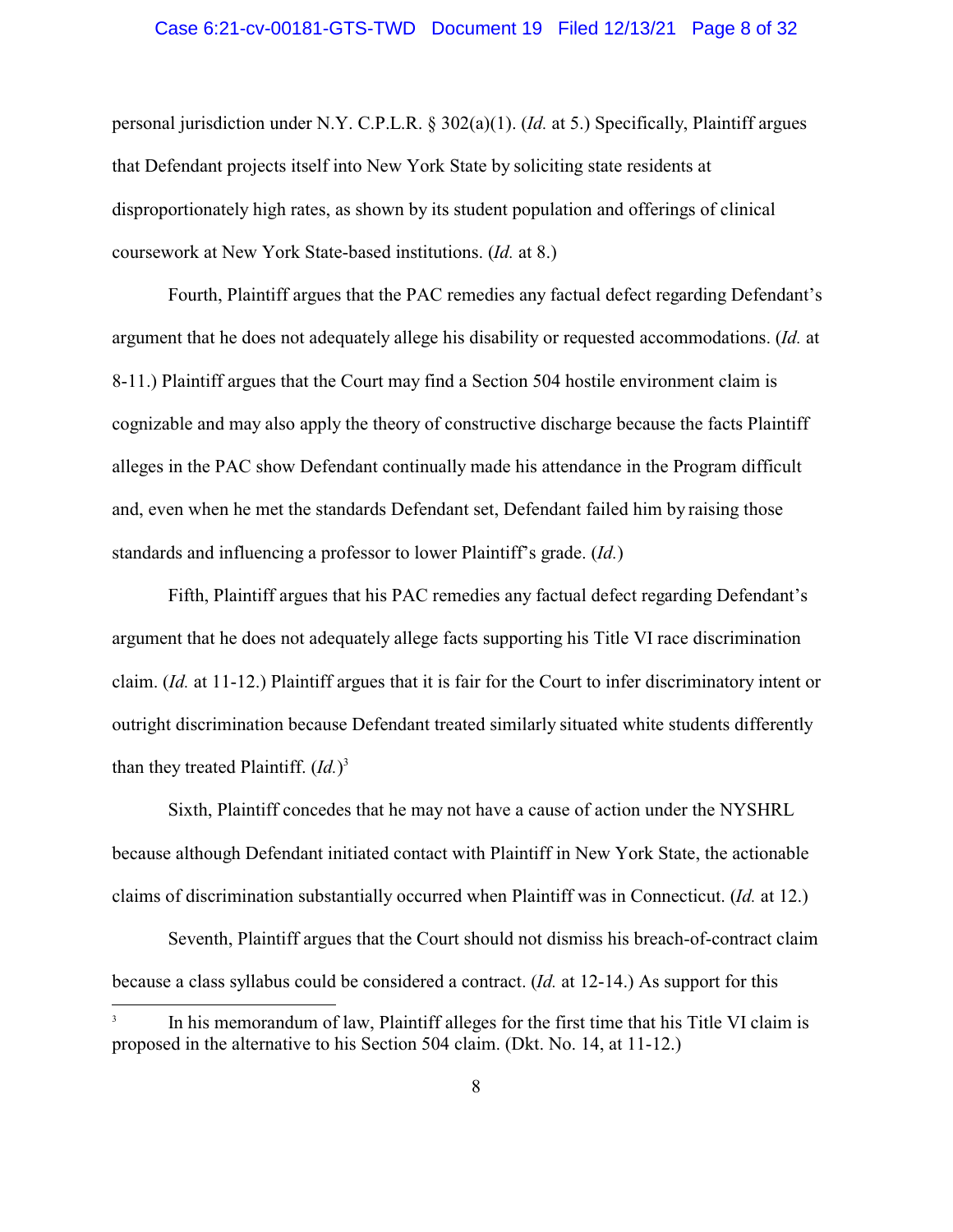#### Case 6:21-cv-00181-GTS-TWD Document 19 Filed 12/13/21 Page 9 of 32

argument, Plaintiff draws parallels to the possibility of contract formation from a university's website, brochures, or other media, and highlights the potential for an implied contract formed when a university accepts a student for enrollment. (*Id.*)

Eighth, Plaintiff concedes that it is well settled that punitive damages are not available under Section 504 or Title VI but argues that, in the same way that the Court may compare Section 504 and ADA claims of hostile education environment to a hostile work environment claim under Title VII of the Civil Rights Act of 1964 ("Title VII"), the Court may award punitive damages for Plaintiff's claims by using the standards set forth in Title VII. (*Id.* at 14- 15.) Plaintiff argues that the Court has leeway to find that an educational claim under NYSHRL is comparable to an employment claim under the same statute and deserves analysis under Title VII standards, which would allow for punitive damages. (*Id.*)

## **3. Defendant's Reply in Support of Its Motion to Dismiss and Response to Plaintiff's Cross-Motion for Leave to Amend the Complaint**

Generally, in support of its reply to its motion to dismiss and response to Plaintiff's cross-motion for leave to amend the Complaint, Defendant sets forth eight main arguments. (Dkt. No. 18-1.)

First, Defendant argues that, even if all the allegations in Plaintiff's PAC are taken as true, the PAC fails to allege sufficient facts to overcome Defendant's motion to dismiss. (*Id.* at 9.) Defendant further argues that the failure to include sufficient allegations makes Plaintiff's request to amend the Complaint futile. (*Id.*)

Second, Defendant argues that the PAC does not allege sufficient facts for the Court to find it has personal jurisdiction over Defendant. (*Id.* at 10-13.) With respect to general personal jurisdiction, Defendant argues that federal courts in New York have held that universities and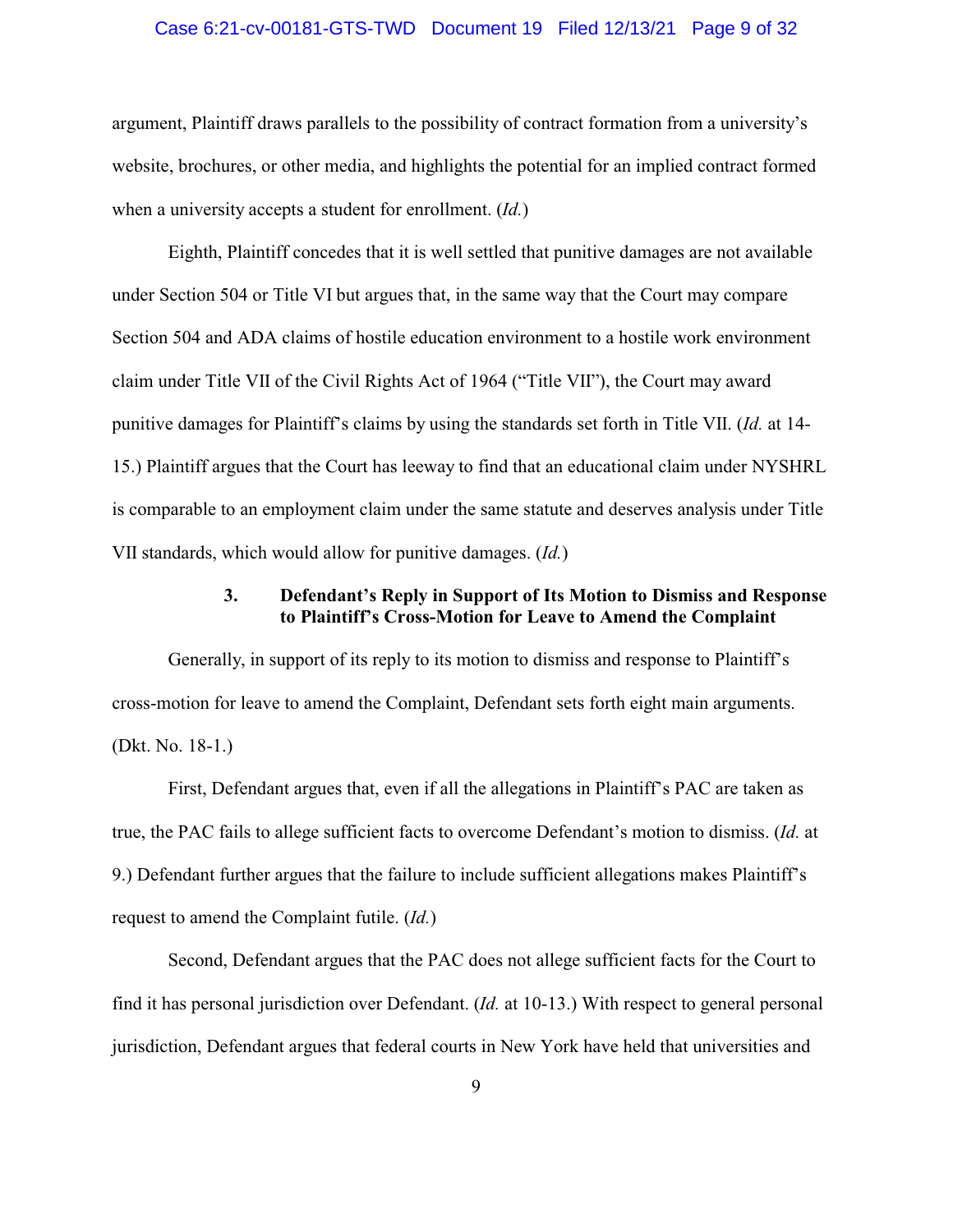#### Case 6:21-cv-00181-GTS-TWD Document 19 Filed 12/13/21 Page 10 of 32

colleges are not "at home" for purposes of general jurisdiction outside of their state of incorporation or principal place of business merely because they engage in "minimal and sporadic contact" with a state "that is common to all universities." (*Id.* at 10.) Defendant argues that courts have found that recruitment, solicitation, and even an exchange program in New York State are insufficient contacts to establish general jurisdiction over a university in the state. (*Id.* at 11.) Defendant argues that the following facts support the lack of general personal jurisdiction over Defendant in New York State: (1) Plaintiff concedes in his opposition motion and crossmotion that the "actionable claims of discrimination substantially occurred . . . in Connecticut" (*id.*); (2) even if Plaintiff's claims regarding Defendant's recruitment activities are true, those activities are not enough for the Court to establish general personal jurisdiction over Defendant (*id.* at 11-12); (3) Defendant has no branch campuses in New York State, does not own property in New York State, and has no bank accounts, telephone numbers, or mailboxes in New York State (*id.* at 12; Dkt. No. 9-2, at  $\P$ [9, 11, 15); and (4) Defendant derives no revenue from the State of New York. (Dkt No. 18-1, at 12; Dkt. No. 9-2, at ¶ 16.)

Defendant also argues that the allegations in the PAC do not show the Court has specific personal jurisdiction over Defendant. (*Id.* at 12-13.) Specifically, Defendant incorporates by reference portions of its arguments regarding general personal jurisdiction in its argument that even if the Court finds that Defendant engages in some business in New York State, there is no nexus between that business and Plaintiff's claims, as is required to establish specific personal jurisdiction under N.Y. C.P.L.R. § 302. (*Id.* at 13.)

Third, Defendant argues that the PAC remains devoid of any facts showing that Plaintiff is a qualified individual with a disability because, although Defendant granted Plaintiff testing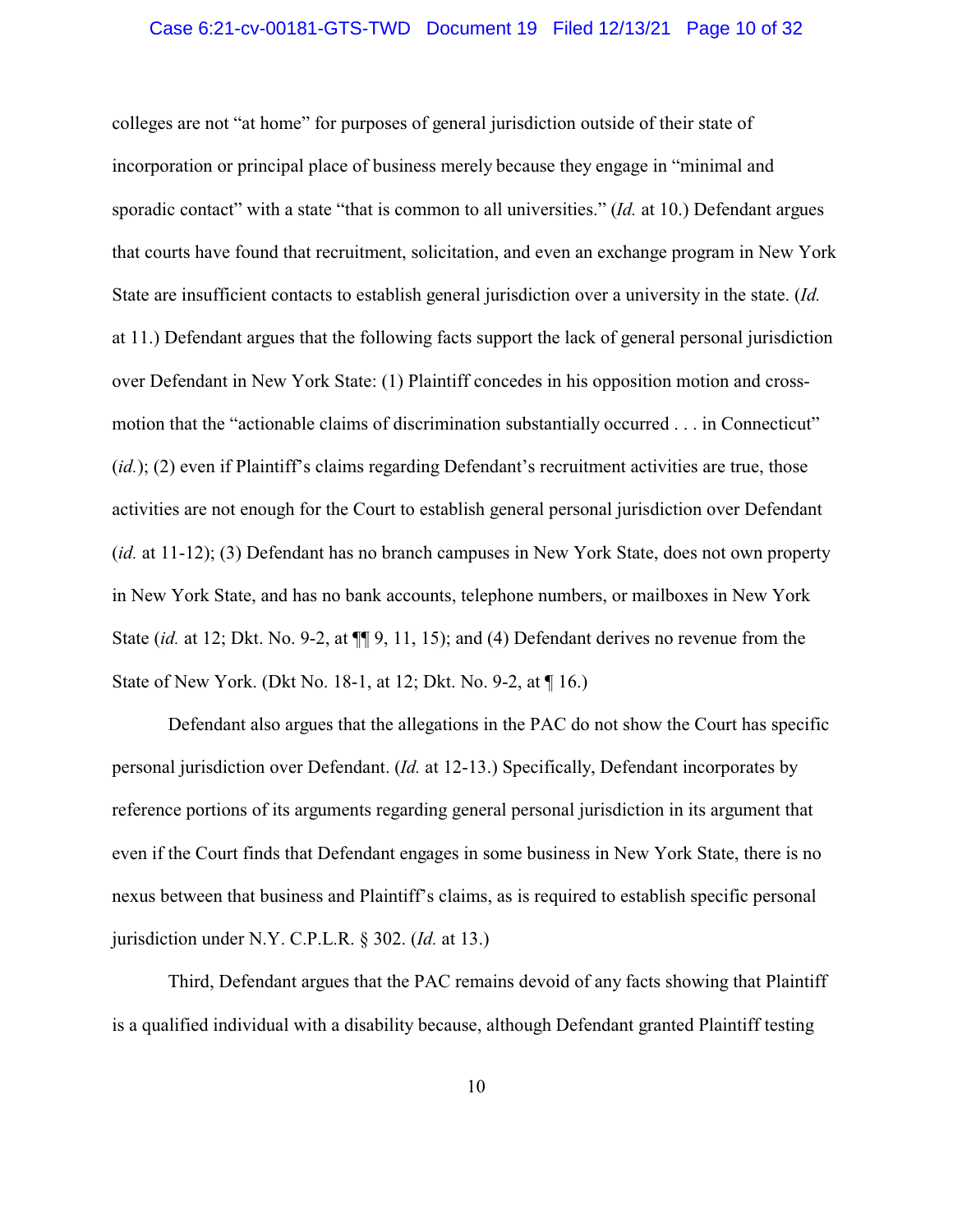#### Case 6:21-cv-00181-GTS-TWD Document 19 Filed 12/13/21 Page 11 of 32

accommodations for the semester at issue, the PAC does not contain specific factual allegations that Plaintiff's documented disability affected his major life activities during that time. (*Id.* at 14- 16.) Defendant argues that the PAC also fails to show that Plaintiff was discriminated against solely because of his disability because the PAC does not allege that any of Defendant's staff who implemented the alleged adverse actions knew about Plaintiff's disability. (*Id.* at 15-16.) Defendant further argues that its reinstatement of Plaintiff to the Program belies an inference that any alleged discriminatory action taken against Plaintiff was solely because of his disability. (*Id.* at 16, n. 12.)

Fourth, Defendant restates the point of law that the Second Circuit has not recognized the viability of a hostile learning environment claim under Section 504. (*Id.* at 16-18.) Defendant argues that, even if such claim is viable, Plaintiff fails to allege that Defendant's conduct was severe and pervasive conduct and that it was caused by Plaintiff's disability. (*Id.* at 17.) Defendant further argues that Plaintiff has no basis to assert a constructive discharge claim here because the facts alleged in the PAC are legally insufficient to support such a claim. (*Id.* at 17- 18.)

Fifth, Defendant argues that Plaintiff's new allegations in the PAC that Defendant treated him less favorably than a Caucasian student do not save his Title VI race discrimination claim because the PAC provides no additional facts supporting a reasonable finding that Plaintiff and the individual were similarly situated. (*Id.* at 18-19.) Defendant argues that, although the PAC mentions vague conversations with unidentified individuals about Defendant evaluating "other students" less frequently than Plaintiff, these conversations constitute inadmissible hearsay and do not entitle Plaintiff to an inference that Defendant subjected him to race-based discrimination.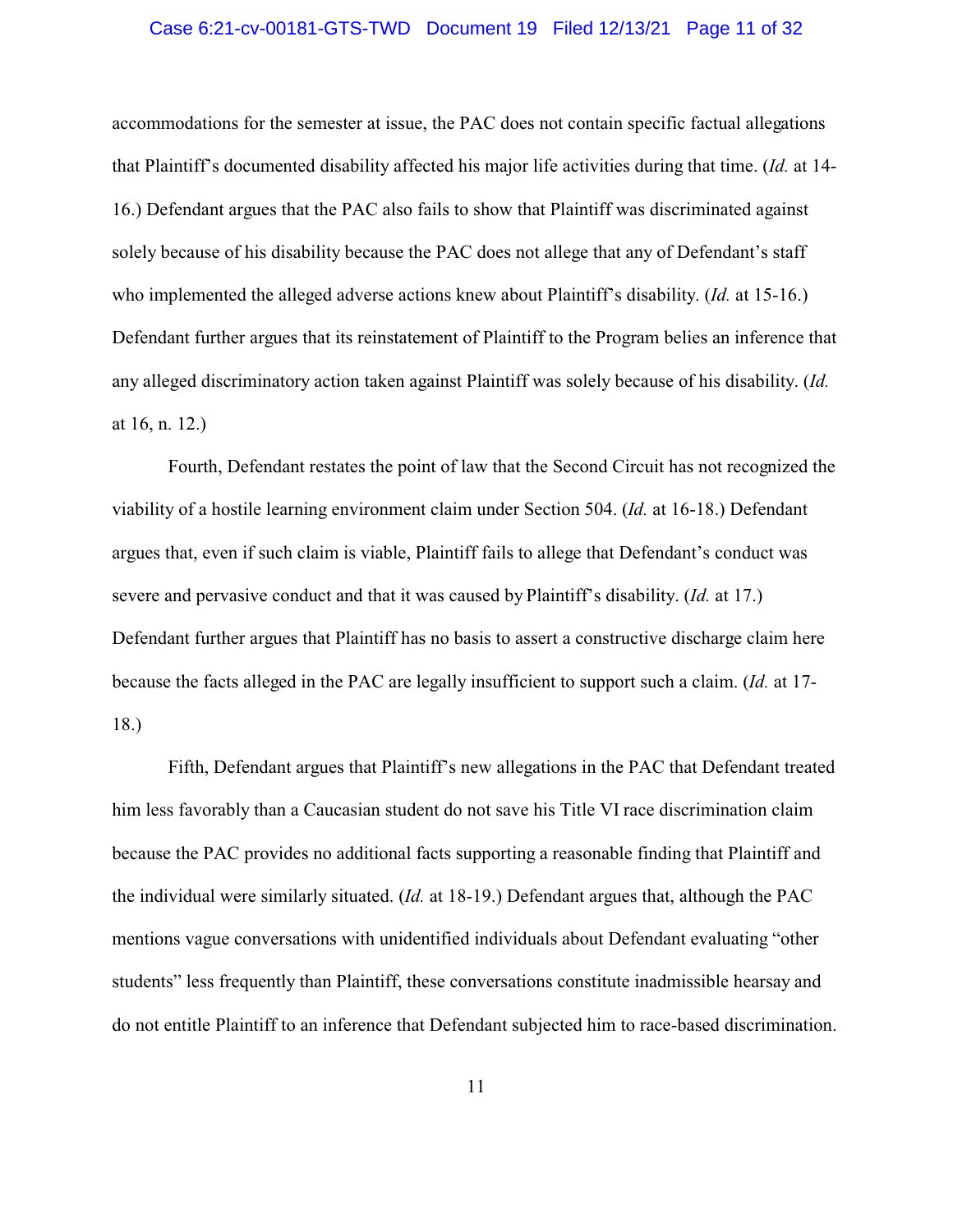(*Id.* at 19.)

Sixth, Defendant argues the Court should dismiss Plaintiff's Title VI race-based hostile learning environment claim because the PAC does not sufficiently allege that Plaintiff was the victim of "severe, pervasive, and objectively offensive" harassment. (*Id.* at 19-20.) Defendant also argues that the PAC does not allege Defendant had any reason to suspect Plaintiff believed he was a victim of severe and pervasive harassment based on his race. (*Id.* at 20.)

Seventh, Defendant argues that the Court should dismiss the NYSHRL claims because Plaintiff concedes that these claims fail as a matter of law. (*Id.*)

Eighth, Defendant argues that Plaintiff's breach-of-contract claim fails because Plaintiff has no legal support that the class syllabus constitutes an express or implied contract. (*Id.* at 21.)<sup>4</sup>

## **II. RELEVANT PROCEDURAL LEGAL STANDARDS**

## **A. Legal Standard Governing a Motion to Dismiss for Lack of Personal Jurisdiction**

"When a defendant moves to dismiss a complaint under Rule  $12(b)(2)$  for want of personal jurisdiction, courts must perform a two-part analysis." *Harris v. Ware*, 04-CV-1120, 2005 WL 503935, at \*1 (E.D.N.Y. Mar. 4, 2005); *accord, Eades v. Kennedy, PC Law Offices*, 799 F.3d 161, 167-68 (2d Cir. 2015). "First, personal jurisdiction over a defendant must be established under the law of the state where the federal court sits." *Harris,* 2005 WL 503935, at \*1 (citing *Bank Brussels Lamber v. Fiddler Gonzalez & Rodriguez*, 171 F.3d 779, 784 (2d Cir. 1999)); *accord, Best Van Lines, Inc. v. Walker*, 490 F.3d 239, 242 (2d Cir. 2007). "Under Rule

<sup>&</sup>lt;sup>4</sup> The Court finds that Plaintiff has not shown cause for his request for leave to file a reply brief on his cross-motion to amend and that the parties adequately briefed the jurisdictional question. The Court accordingly denies Plaintiff's request to file a reply brief in support of his cross-motion. *See* N.D.N.Y. L.R. 7.1(c) ("The cross-moving party may not reply in further support of its cross-motion without the Court's prior permission.").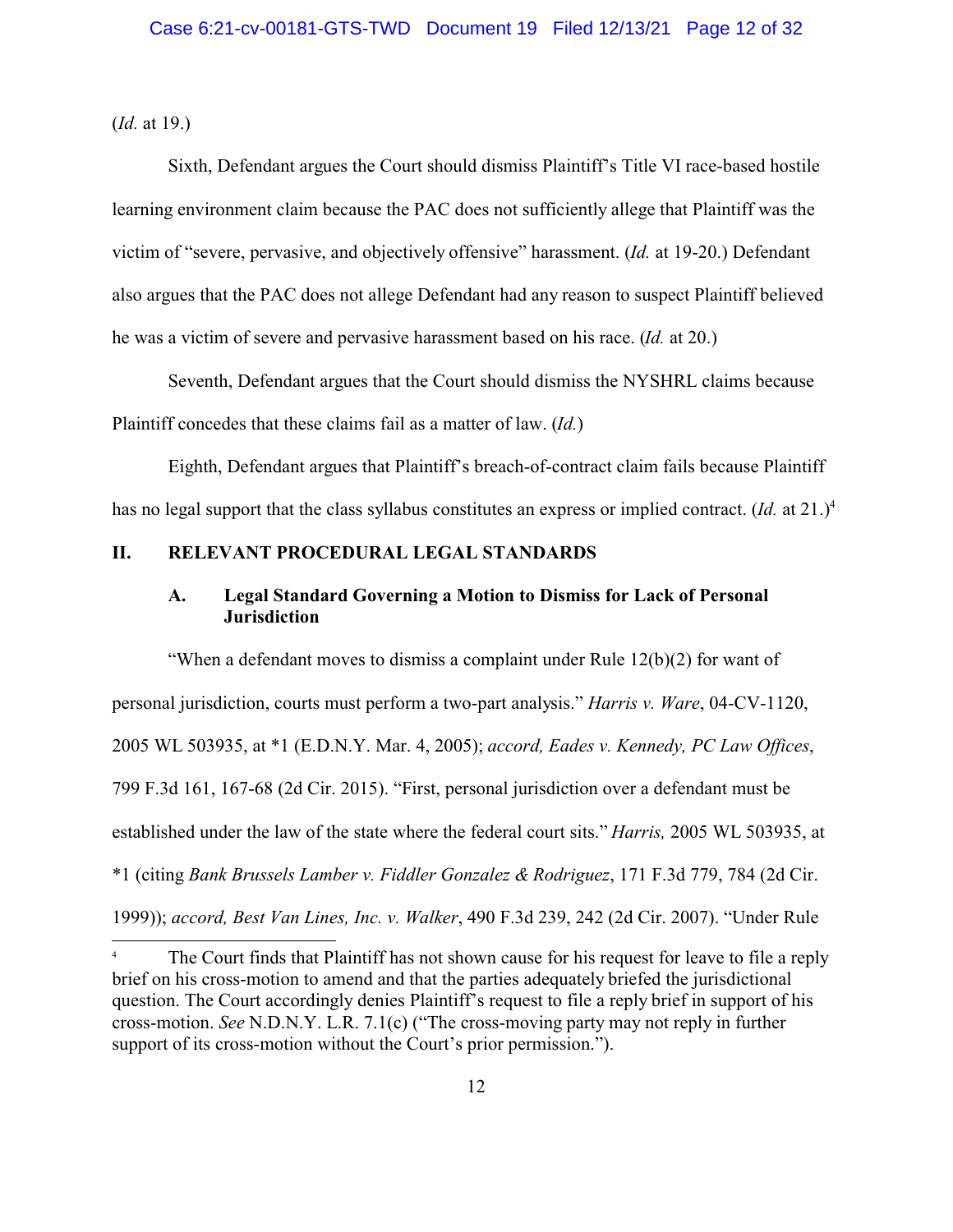#### Case 6:21-cv-00181-GTS-TWD Document 19 Filed 12/13/21 Page 13 of 32

 $4(k)(1)(A)$  of the Federal Rules of Civil Procedure, the service of a summons establishes personal jurisdiction over a defendant 'who could be subjected to the jurisdiction of a court of general jurisdiction in the state in which the district court is located.'" *Harris*, 2005 WL 503935, at \*1 (citation omitted).

"Second, if jurisdiction is established under the governing statute, courts must determine whether the exercise of jurisdiction under the relevant state law would violate the defendant's due process rights." *Id.* (citation omitted); *accord, Best Van Lines, Inc.*, 480 F.3d at 242-43. These due process rights require that the defendant have minimum contacts with the forum state and that the exercise of jurisdiction over the defendant does not offend traditional notions of fair play and substantial justice. *Int'l Shoe Co. v. Washington*, 326 U.S. 310, 316 (1945).

"In order to survive a motion to dismiss for lack of personal jurisdiction, a plaintiff must make a prima facie showing that jurisdiction exists." *Licci v. Lebanese Canadian Bank, SAL*, 732 F.3d 161, 167 (2d Cir. 2013) (quoting *Thomas v. Ashcroft*, 470 F.3d 491, 495 (2d Cir. 2006)). In determining whether the required showing has been made, district courts "construe the pleadings and any supporting materials in the light most favorable to the plaintiffs." *Licci*, 732 F.3d at 167 (quoting *Chloé v. Queen Bee of Beverly Hills, LLC*, 616 F.3d 158, 163 (2d Cir. 2010)); *accord, A.I. Trade Finance, Inc. v. Petra Bank*, 989 F.2d 76, 79-80 (2d Cir. 1993); *Hoffritz for Cutlery, Inc. v. Amajac, Ltd.*, 763 F.2d 55, 57 (2d Cir. 1985).

"In deciding a pretrial motion to dismiss for lack of personal jurisdiction, a district court has considerable procedural leeway." *Marine Midland Bank, N.A. v. Miller*, 664 F.2d 899, 904 (2d Cir. 1981). Unless a court conducts "a full-blown evidentiary hearing," the plaintiff need only make "a prima facie showing of jurisdiction through its own affidavits and supporting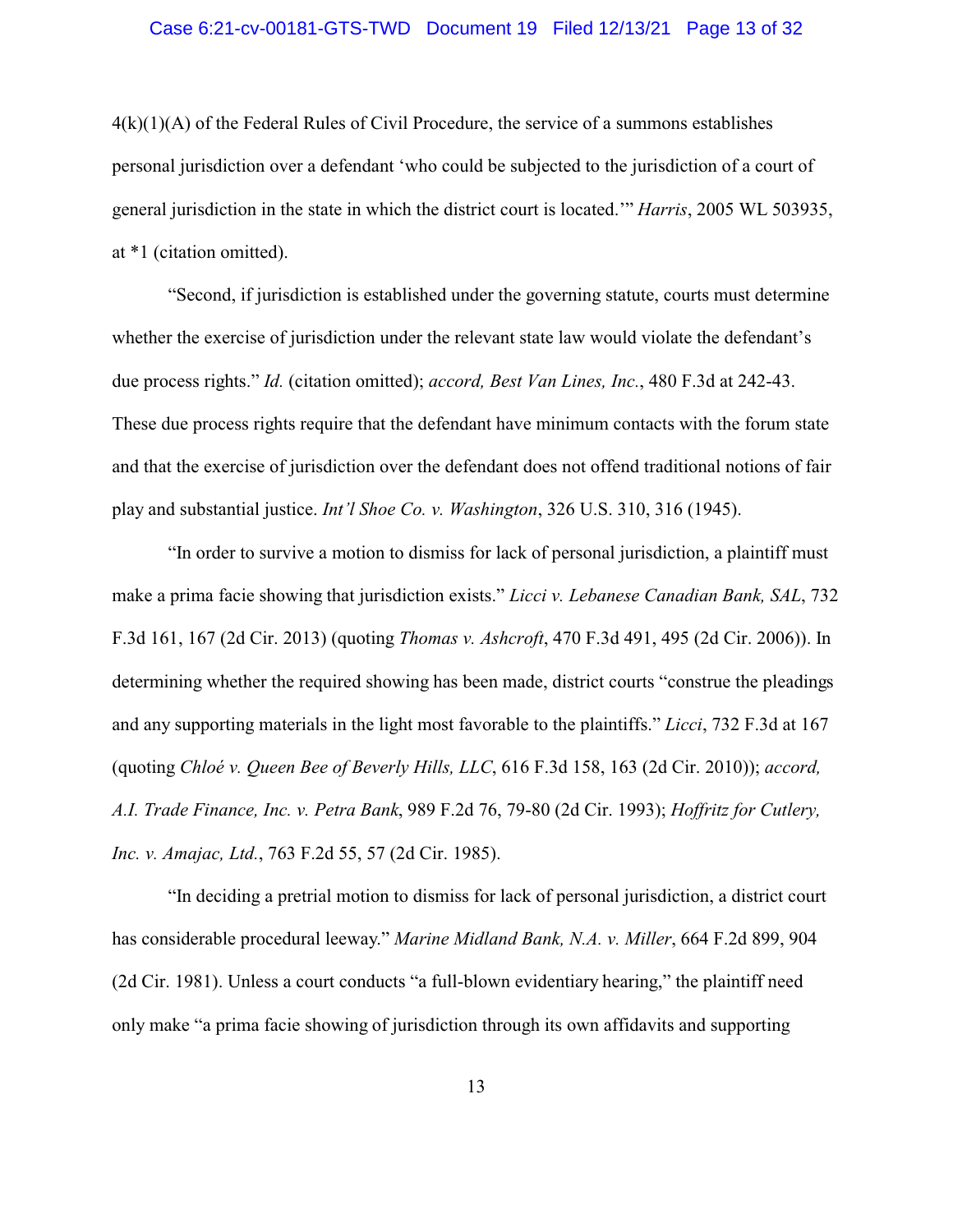#### Case 6:21-cv-00181-GTS-TWD Document 19 Filed 12/13/21 Page 14 of 32

materials to survive a motion to dismiss under Rule 12(b)(2)." *Harris*, 2005 WL 503935, at \*1 (internal quotation marks and citations omitted). What this means is that, "prior to discovery, a plaintiff may defeat a jurisdiction-testing motion by pleading in good faith, legally sufficient allegations of jurisdiction." *Id.* (internal quotation marks and citations omitted); *accord*, *Penguin Grp. (USA) Inc. v. Am. Buddha*, 609 F.3d 30, 35 (2d Cir. 2010) ("Such a [*prima facie*] showing entails making 'legally sufficient allegations of jurisdiction,' including 'an averment of facts that, if credited[,] would suffice to establish jurisdiction over the defendant.'" (quoting *In re Magnetic Audiotape Antitrust Litig.*, 334 F.3d 204, 206 (2d Cir. 2003) (per curiam)). However, where a defendant "rebuts [a plaintiff's] unsupported allegations with direct, highly specific, testimonial evidence regarding a fact essential to jurisdiction—and plaintiff[] do[es] not counter that evidence—the allegation may be deemed refuted." *MEE Direct LLC v. Tran Source Logistics, Inc.*, 12-CV-6916, 2012 WL 6700067, at \*2 (S.D.N.Y. Dec. 26, 2012) (citation, internal quotation marks, and footnote omitted).

#### **B. Legal Standard Governing a Motion to Dismiss for Failure to State a Claim**

It has long been understood that a dismissal for failure to state a claim upon which relief can be granted, pursuant to Fed. R. Civ. P. 12(b)(6), can be based on one or both of two grounds: (1) a challenge to the "sufficiency of the pleading" under Fed. R. Civ. P.  $8(a)(2)$ ; or (2) a challenge to the legal cognizability of the claim. *Jackson v. Onondaga Cnty.*, 549 F. Supp.2d 204, 211, nn. 15-16 (N.D.N.Y. 2008) (McAvoy, J., adopting Report-Recommendation on *de novo* review).

Because such dismissals are often based on the first ground, some elaboration regarding that ground is appropriate. Rule  $8(a)(2)$  of the Federal Rules of Civil Procedure requires that a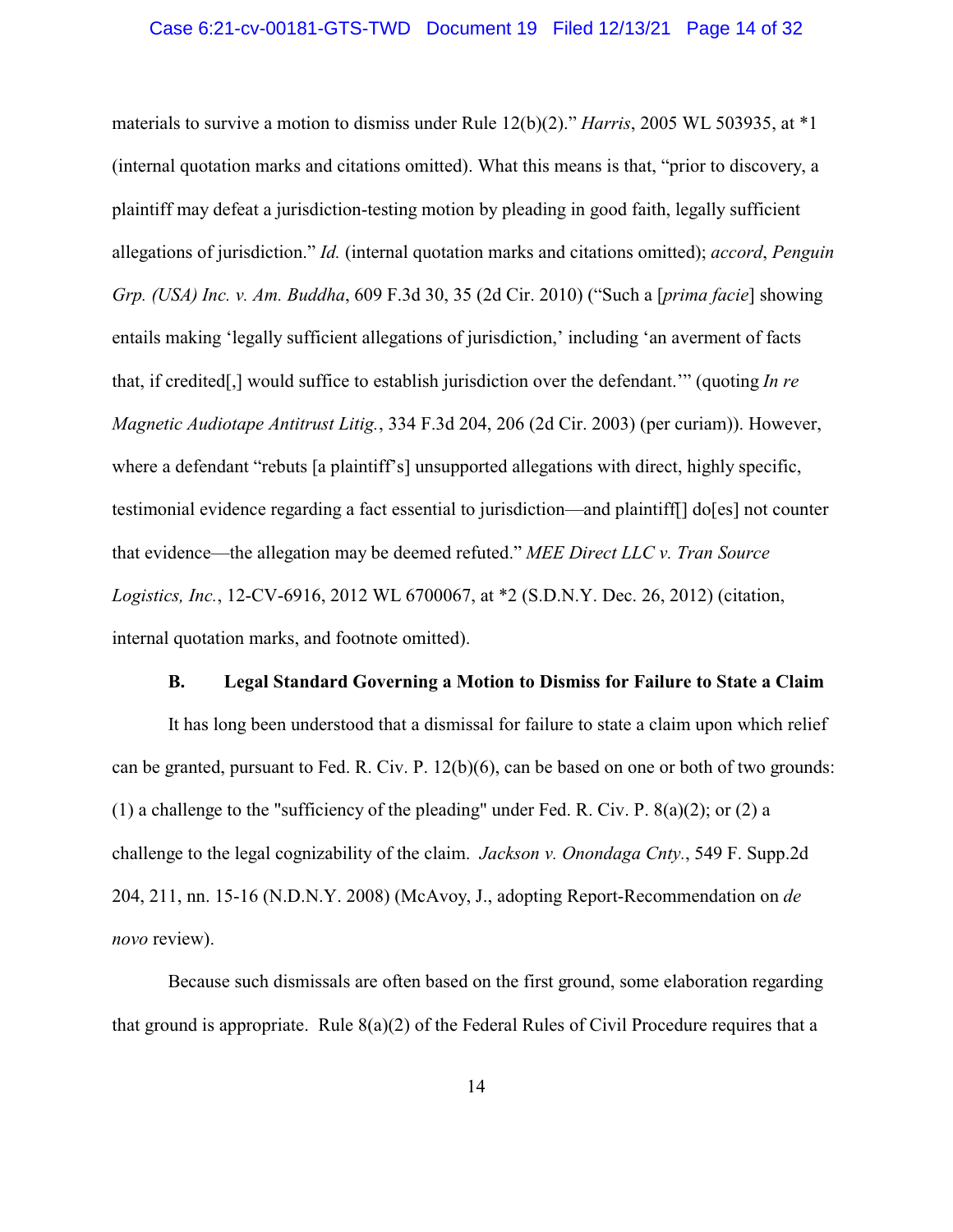#### Case 6:21-cv-00181-GTS-TWD Document 19 Filed 12/13/21 Page 15 of 32

pleading contain "a *short and plain* statement of the claim *showing* that the pleader is entitled to relief." Fed. R. Civ. P. 8(a)(2) (emphasis added). In the Court's view, this tension between permitting a "short and plain statement" and requiring that the statement "show[]" an entitlement to relief is often at the heart of misunderstandings that occur regarding the pleading standard established by Fed. R. Civ. P. 8(a)(2).

On the one hand, the Supreme Court has long characterized the "short and plain" pleading standard under Fed. R. Civ. P. 8(a)(2) as "simplified" and "liberal." *Jackson*, 549 F. Supp.2d at 212, n. 20 (citing *Swierkiewicz v. Sorema N.A.*, 534 U.S. 506, 513-514 (2002)). On the other hand, the Supreme Court has held that, by requiring the above-described "showing," the pleading standard under Fed. R. Civ. P.  $8(a)(2)$  requires that the pleading contain a statement that "give[s] the defendant *fair notice* of what the plaintiff's claim is and the grounds upon which it rests." *Id.* at 212, n.17 (emphasis added).<sup>5</sup>

The Supreme Court has explained that such *fair notice* has the important purpose of "enabl[ing] the adverse party to answer and prepare for trial" and "facilitat[ing] a proper decision on the merits" by the court. *Id.* at 212, n.18 (citing Supreme Court cases); *Rusyniak v. Gensini,* 629 F.Supp.2d 203, 213 & n.32 (N.D.N.Y. 2009) (Suddaby, J.) (citing Second Circuit cases). For this reason, as one commentator has correctly observed, the "liberal" notice pleading standard "has its limits." 2 *Moore's Federal Practice* § 12.34[1][b] at 12-61 (3d ed. 2003). "As a result, numerous Supreme Court and Second Circuit decisions exist holding that a pleading has failed to meet this liberal notice pleading standard." *Rusyniak,* 629 F.Supp.2d at 214; *Ashcroft v.*

<sup>5</sup> *Accord, Flores v. Graphtex*, 189 F.R.D. 54, 55 (N.D.N.Y. 1999) (Munson, J.); *Hudson v. Artuz*, 95-CV-4768, 1998 WL 832708, at \*1 (S.D.N.Y. Nov. 30, 1998); *Powell v. Marine Midland Bank*, 162 F.R.D. 15, 16 (N.D.N.Y.1995) (McAvoy, C.J.).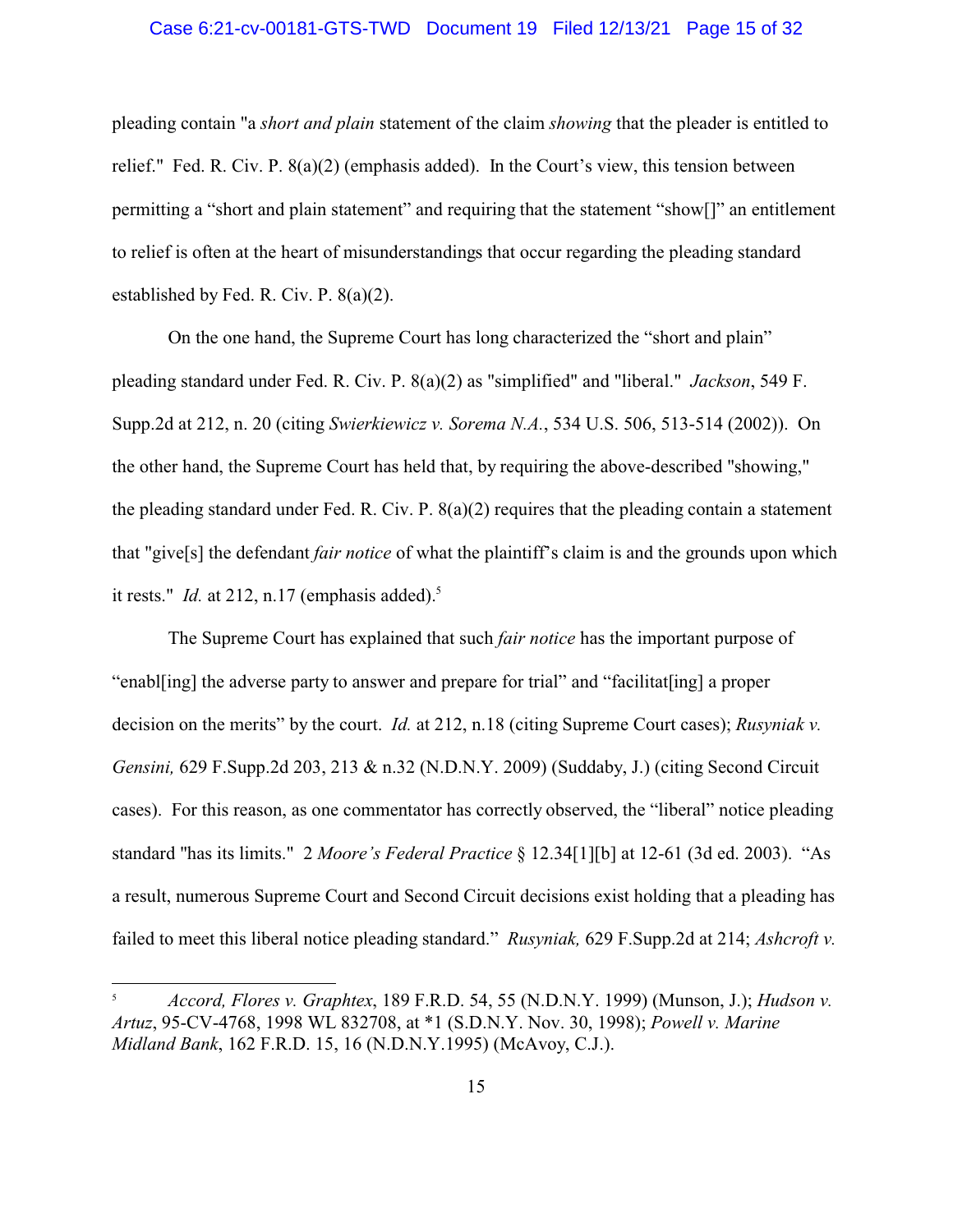*Iqbal*, 556 U.S. 662, 677-83, 129 S. Ct. 1937, 1949-52 (2009).

Most notably, in *Bell Atlantic Corp. v. Twombly*, the Supreme Court reversed an appellate decision holding that a complaint had stated an actionable antitrust claim under 15 U.S.C. § 1. *Bell Atl. Corp. v. Twombly*, 550 U.S. 544, 127 S. Ct. 1955 (2007). In doing so, the Court "retire[d]" the famous statement by the Court in *Conley v. Gibson*, 355 U.S. 41, 45-46 (1957), that "a complaint should not be dismissed for failure to state a claim unless it appears beyond doubt that the plaintiff can prove no set of facts in support of his claim which would entitle him to relief." *Twombly*, 127 S. Ct. at 1968-69. Rather than turn on the *conceivability* of an actionable claim, the Court clarified, the "fair notice" standard turns on the *plausibility* of an actionable claim. *Id*. at 1965-74. The Court explained that, while this does not mean that a pleading need "set out in detail the facts upon which [the claim is based]," it does mean that the pleading must contain at least "some factual allegation[s]." *Id*. at 1965. More specifically, the "[f]actual allegations must be enough to raise a right to relief above the speculative level [to a plausible level]," assuming (of course) that all the allegations in the complaint are true. *Id*.

As for the nature of what is "plausible," the Supreme Court explained that "[a] claim has facial plausibility when the plaintiff pleads factual content that allows the court to draw the reasonable inference that the defendant is liable for the misconduct alleged." *Iqbal*, 129 S.Ct. at 1949 (2009). "[D]etermining whether a complaint states a plausible claim for relief . . . [is] a context-specific task that requires the reviewing court to draw on its judicial experience and common sense. . . . [W]here the well-pleaded facts do not permit the court to infer more than the mere possibility of misconduct, the complaint has alleged–but it has not show $[n]$ –that the pleader is entitled to relief." *Iqbal*, 129 S.Ct. at 1950 (internal quotation marks and citations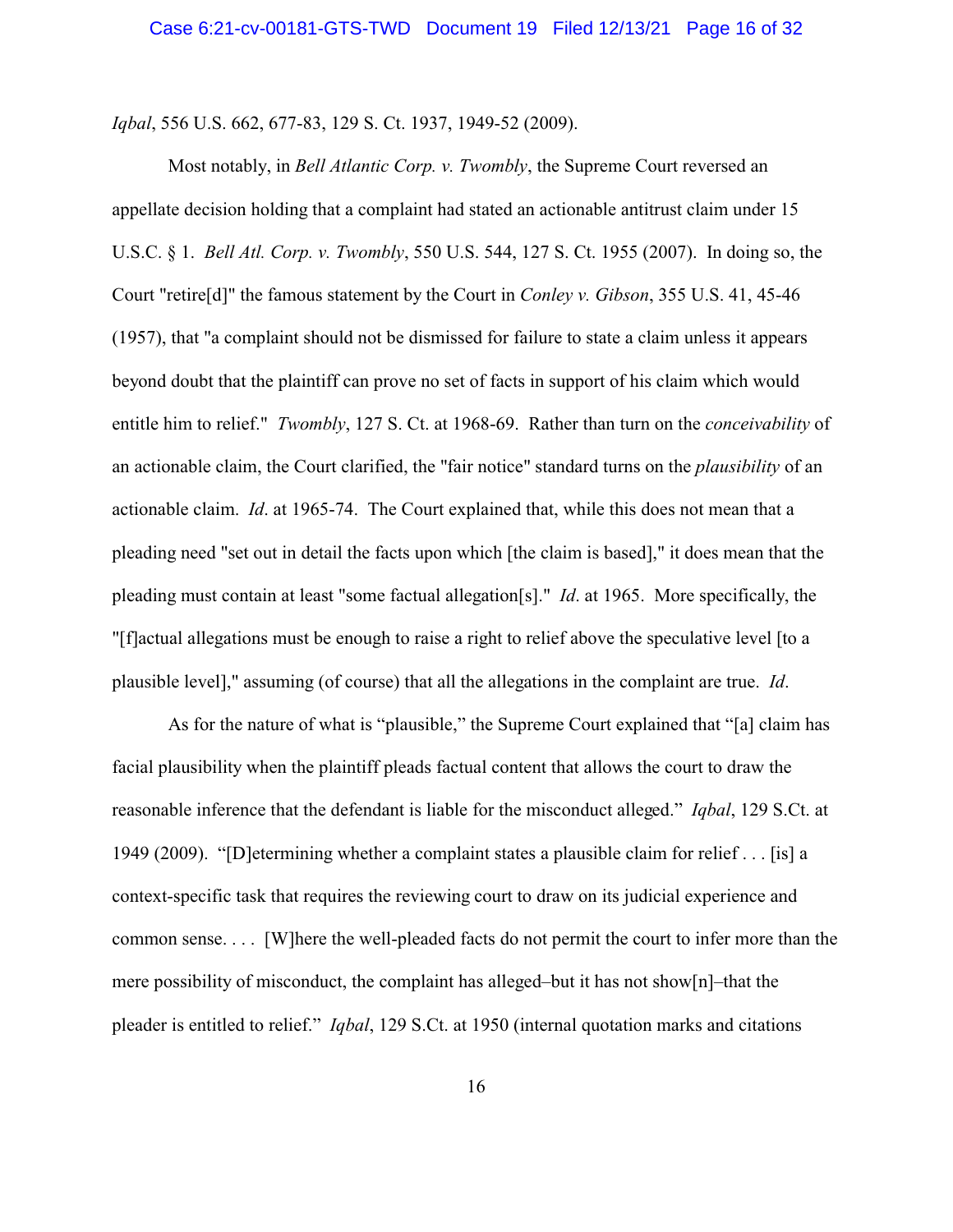#### Case 6:21-cv-00181-GTS-TWD Document 19 Filed 12/13/21 Page 17 of 32

omitted). However, while the plausibility standard "asks for more than a sheer possibility that a defendant has acted unlawfully," *id*., it "does not impose a probability requirement." *Twombly*, 550 U.S. at 556.

Because of this requirement of factual allegations plausibly suggesting an entitlement to relief, "the tenet that a court must accept as true all of the allegations contained in the complaint is inapplicable to legal conclusions. Threadbare recitals of the elements of a cause of action, supported by merely conclusory statements, do not suffice." *Iqbal*, 129 S. Ct. at 1949. Similarly, a pleading that only "tenders naked assertions devoid of further factual enhancement" will not suffice. *Id.* (internal citations and alterations omitted). Rule 8 "demands more than an unadorned, the-defendant-unlawfully-harmed-me accusation." *Id.* (citations omitted).

### **C. Legal Standards Governing a Motion to Amend a Pleading**

A motion for leave to amend a complaint is governed by Fed. R. Civ. P. 15, which states that leave to amend should be freely given "when justice so requires." Fed. R. Civ. P. 15(a)(2); *Foman v. Davis*, 371 U.S. 178, 182 (1962); *Manson v. Stacescu*, 11 F.3d 1127, 1133 (2d Cir. 1992). Pursuant to Fed. R. Civ. P. 15(a)(2), leave to amend a complaint should be freely given "[i]n the absence of any apparent or declared reason to not grant leave to amend[,] such as undue delay, bad faith or dilatory motive on the part of the movant, repeated failure to cure deficiencies by amendments previously allowed, undue prejudice to the opposing party by virtue of allowance of the amendment, [or] futility of the amendment . . . ." *Foman*, 371 U.S. at 182; *S.S. Silberblatt, Inc. v. E. Harlem Pilot Block-Bldg. 1 Hous.*, 608 F.2d 28, 42 (2d Cir. 1979); *Meyer v. First Franklin Loan Servs., Inc.*, 08-CV-1332, 2010 WL 277090, at \*1 (N.D.N.Y. Jan. 19, 2010) (Suddaby, J.); *Jones v. McMahon,* 98-CV-0374, 2007 WL 2027910, at \*10 (N.D.N.Y. July 11,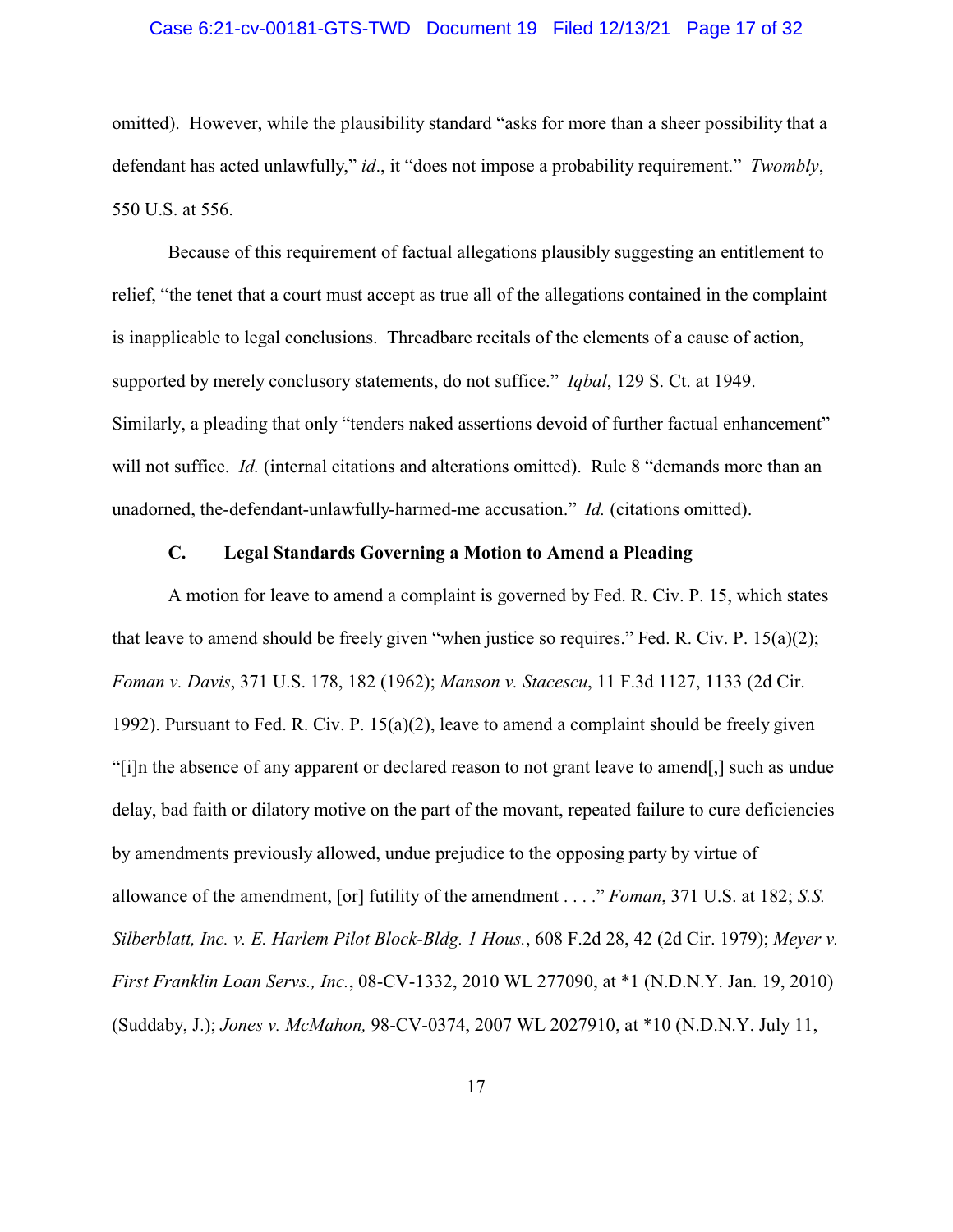2007) (Lowe, M.J.). "An amendment to a pleading is futile if the proposed claim could not withstand a motion to dismiss . . . ." *Annunziato v. Collecto, Inc.*, 293 F.R.D. 329, 333 (E.D.N.Y. 2013) (citing *Lucente v. Int'l Bus. Machs. Corp.*, 310 F.3d 243, 258 (2d Cir. 2002)).

#### **III. ANALYSIS**

## **A. Whether the Court Should Dismiss Plaintiff's Complaint for Lack of Personal Jurisdiction**

After carefully considering the matter, the Court answers the question in the affirmative for the reasons stated in Defendant's memoranda of law. (Dkt. Nos. 9-1, 18-1.) To those reasons, the Court adds the following analysis.

"There are two ways that New York exercises personal jurisdiction over non-residents: general jurisdiction pursuant to [N.Y. C.P.L.R. § 301] . . . or specific jurisdiction pursuant to [CPLR 302]." *Bartosiewicz v. Nelsen*, 20-CV-6513, 2021 WL 4451445, at \*3 (W.D.N.Y. Sept. 29, 2021) (citation and quotation marks omitted). "General, all-purpose jurisdiction permits a court to hear 'any and all claims' against an entity. Specific jurisdiction, on the other hand, permits adjudicatory authority only over issues that aris[e] out of or relat[e] to the [entity's] contacts with the forum." *Gucci Am., Inc. v. Weixing Li*, 768 F.3d 122, 134 (2d Cir. 2014); *Bartosiewicz*, 2021 WL 4451445, at \*3 (internal citation and quotation marks omitted).

## **1. General Personal Jurisdiction Under N.Y. C.P.L.R § 301**

"[A] corporation is subject to personal jurisdiction under  $[N, Y, I, C, P, L, R, \$ § 301 with respect to any cause of action, arising or not arising out of contacts with New York, if a company 'has engaged in such a continuous and systematic course of doing business [in New York] that a finding of its presence [in New York] is warranted.'" *Car-Freshner Corp. v. Scented Promotions, LLC,* 19-CV-1158, 2021 WL 1062574, at \*5 (N.D.N.Y. Mar. 19, 2021) (Suddaby,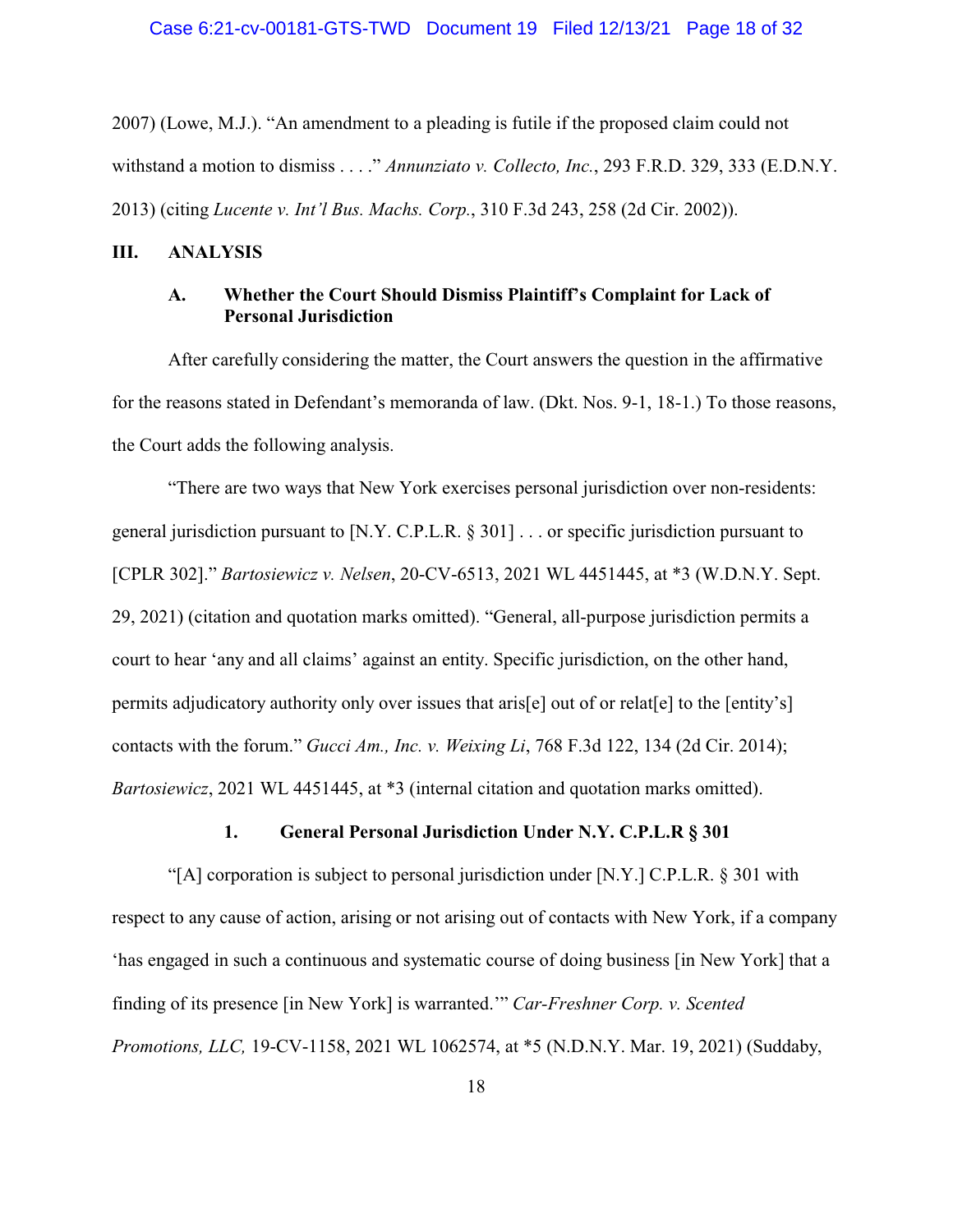C.J.) (quoting *DeLorenzo v. Viceroy Hotel Grp.,* 757 F. App'x 6, 8 (2d Cir. 2018)); *Beacon Enters., Inc. v. Menzies*, 715 F.2d 757, 762 (2d Cir. 1983). "Due process further requires that a foreign corporation be subject to general jurisdiction only if its contacts are so 'continuous and systematic,' judged against the corporation's national global activities, that it is 'essentially at home' in the state." *Car-Freshner Corp.*, 2021 WL 1062574, at  $*$ 5 (citation and quotation marks omitted). "Aside from 'an exceptional case,' a corporation is at home (and thus subject to general jurisdiction, consistent with due process) only in a state that is the company's formal place of incorporation or its principal place of business." *Id.* (citation and quotation marks omitted).

Here, Defendant's place of incorporation is not New York State. Defendant was incorporated in the State of Connecticut in 1929. (Dkt. No. 9-2, at ¶ 3.) Plaintiff does not contest these facts. (Dkt. Nos. 14, 15-26.)

The PAC also fails to allege that Defendant's "principal place of business" is in New York State or that Defendant has such "continuous and systematic" contacts with New York State to show that this is an "exceptional case" subjecting Defendant to general personal jurisdiction in New York. *Car-Freshner Corp.*, 2021 WL 1062574, at \*5.

Instead, Plaintiff asserts the following in support of the Court's exercising of general personal jurisdiction over Defendant: (1) Defendant solicits students from New York State more than from any other state, except Connecticut;<sup>6</sup> (2) Defendant maintains contractual relationships with New York State-based institutions and sends its students to those institutions for clinical

Defendant contests this assertion, stating that "[a]lthough students from more than 45 states attended [Defendant's institution] during the 2018-2019 academic year, far more of its students . . . were from Connecticut than any other state." (Dkt. No. 9-2, at ¶ 17.)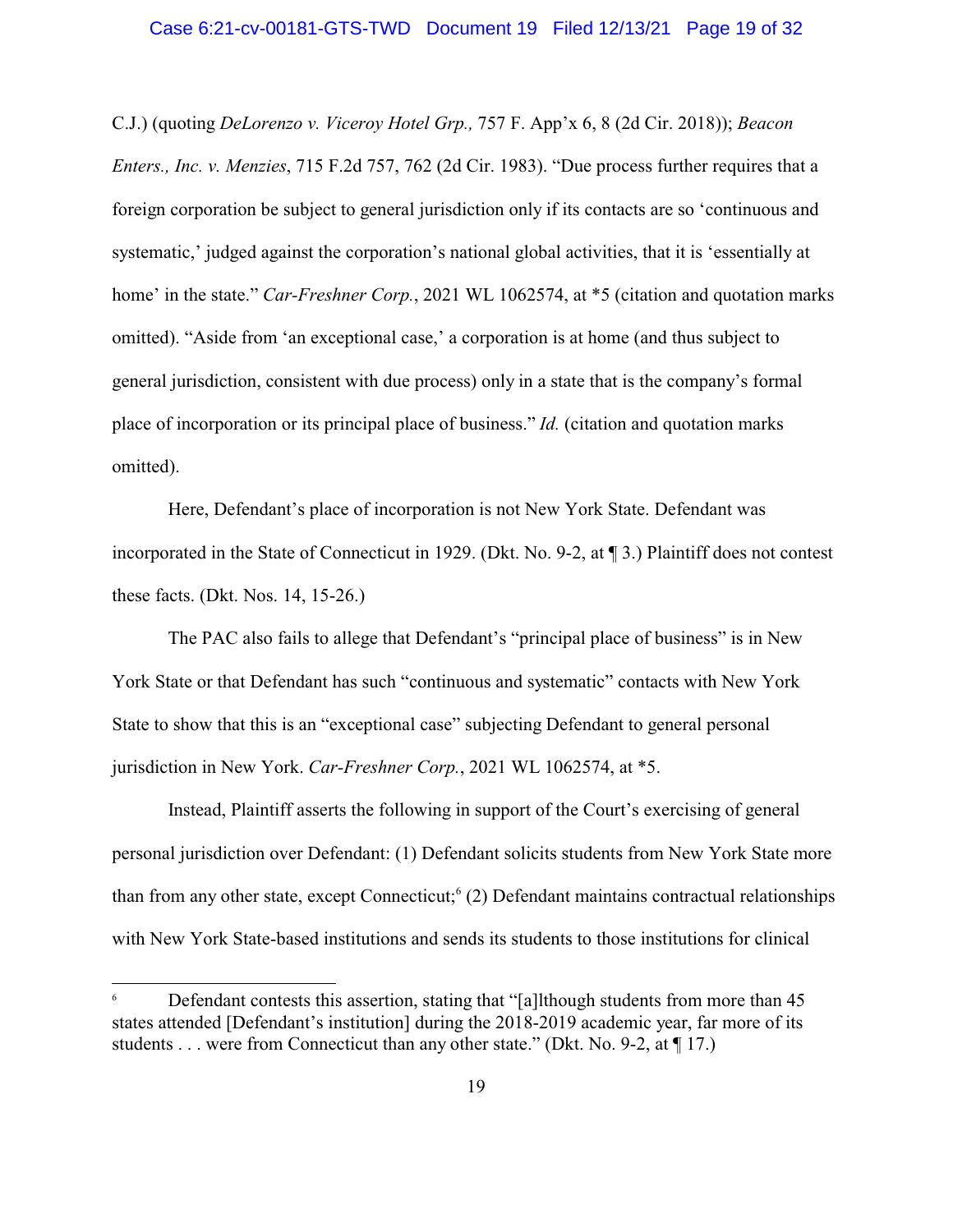#### Case 6:21-cv-00181-GTS-TWD Document 19 Filed 12/13/21 Page 20 of 32

coursework; and (3) Plaintiff attended Defendant's Program in hopes of receiving a clinical placement in New York State and/or having a better opportunity to secure a job in New York State after completion of the Program. (Dkt. No. 14, at 5; Dkt. No. 15-26, at  $\P\P$  8, 99-102.) Although Defendant admits that it "maintains some affiliations between [itself] and health care institutions in New York, wherein the institutions agree[] to host qualified students for clinical learning experiences," Defendant also asserts the following to refute that it is subject to general personal jurisdiction in New York State: (1) Defendant's campuses are located in Connecticut; (2) Defendant conducts all of its business affairs out of one of the Connecticut campuses; (3) Defendant's bank accounts and all but one mailbox and telephone listing<sup>7</sup> are in the State of Connecticut; (4) Defendant does not own, possess, lease, or maintain property in New York State, nor does it maintain any offices or other facilities in the state; (5) Defendant does not maintain a resident agent for service of process in New York State; (6) Defendant does not hold a license to do business in New York State and does not have a state tax identification number; and (7) Defendant does not derive any income or revenue from goods used or services rendered in New York State. (Dkt. No. 9-2, at ¶¶ 5-16; Dkt. No. 9-1, at 7.)

Based on these facts, the Court finds that Defendant's principal place of business is not in the State of New York, but in the State of Connecticut.<sup>8</sup> The minimal contacts Plaintiff alleges,

<sup>7</sup> The mailbox and telephone listing not within the State of Connecticut are in the State of California and are associated with the Director of Defendant's University in Los Angeles program. (Dkt. No. 9-2, at ¶ 8.)

<sup>8</sup> *See Hertz Corp. v. Friend*, 559 U.S. 77, 92-93 (2010) ("We conclude that 'principal place of business' is best read as referring to the place where a corporation's officers direct, control, and coordinate the corporation's activities. It is the place that Court of Appeals have called the corporation's 'nerve center.' And in practice it should normally be the place where the corporation maintains its headquarters—provided that the headquarters is the actual center of direction, control, and coordination, *i.e.*, the 'nerve center,' and not simply an office where the corporation holds its board meetings . . . .").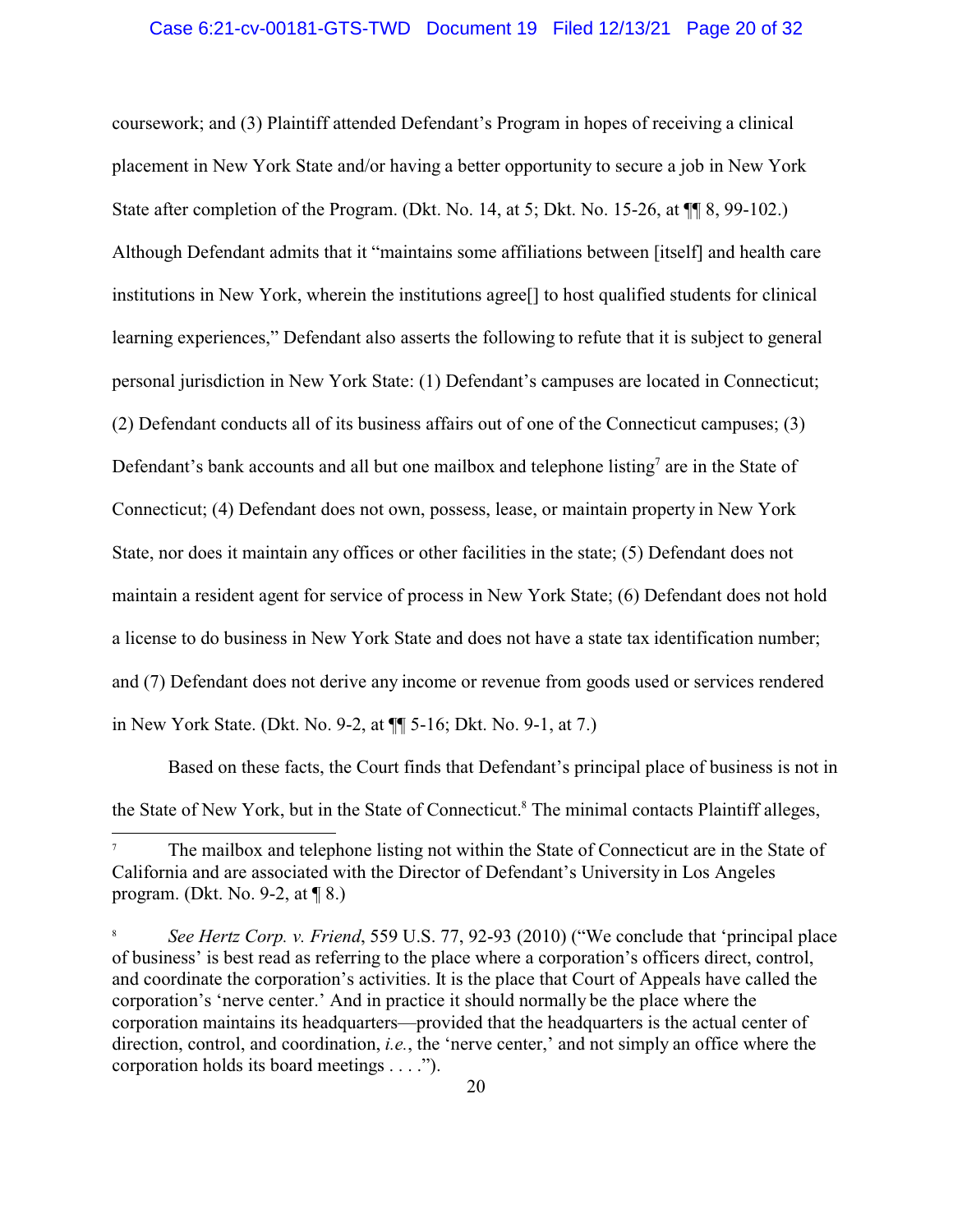#### Case 6:21-cv-00181-GTS-TWD Document 19 Filed 12/13/21 Page 21 of 32

even if accepted as true, do not make this an "exceptional case" in which the Court may exercise general personal jurisdiction over Defendant in a state where it is not incorporated nor holds its principal place of business. *See Al-Ahmed v. Twitter, Inc.*, 20-CV-4982, 2021 WL 3604577, at \*4 (S.D.N.Y. Aug. 11, 2021) ("'[W]hen a corporation is neither incorporated nor maintains its principal place of business in a state, mere contacts, no matter how systematic and continuous, are extraordinarily unlikely to add up to an exceptional case.'") (quoting *Brown v. Lockheed Martin Corp.*, 814 F.3d 619, 629 (2d Cir. 2016)); *Thackurdeen v. Duke Univ.*, 130 F.Supp.3d 792, 799-801 (S.D.N.Y. 2015) (gathering cases in support of the principal that "national universities are not subject to general jurisdiction outside of their state of incorporation or operation"); *Meyer v. Bd. of Regents of Univ. of Okla.*, 13-CV-3128, 2014 WL 2039654, at \*2-4 (S.D.N.Y. May 14, 2014), *remanded on different grounds by Meyer v. Bd. of Regents of Univ. of* Okla., 597 F. App'x 27 (2d Cir. 2015).<sup>9</sup> The Court has no basis to exercise general personal jurisdiction over Defendant.

#### **2. Specific Personal Jurisdiction Under N.Y. C.P.L.R. § 302**

New York's long-arm statute, N.Y. C.P.L.R. § 302, provides four ways a court may have specific personal jurisdiction over a non-domiciliary defendant:

> (1) where the non-domiciliary transacts any business within the state or contracts anywhere to supply goods or services in the state; (2) where the non-domiciliary commits a tortious act within the state, except as to a cause of action for defamation of character arising from the act; (3) where the non-domiciliary commits a tortious act without the state that causes injury to person or property within the state, except as to a cause of action for defamation of character arising from the act, if he (i) regularly

<sup>9</sup> (*See also* Dkt. No. 18-1 at 10-11, n.5 [citing multiple federal cases holding general personal jurisdiction over a university or college does not exist in similar factual scenarios].)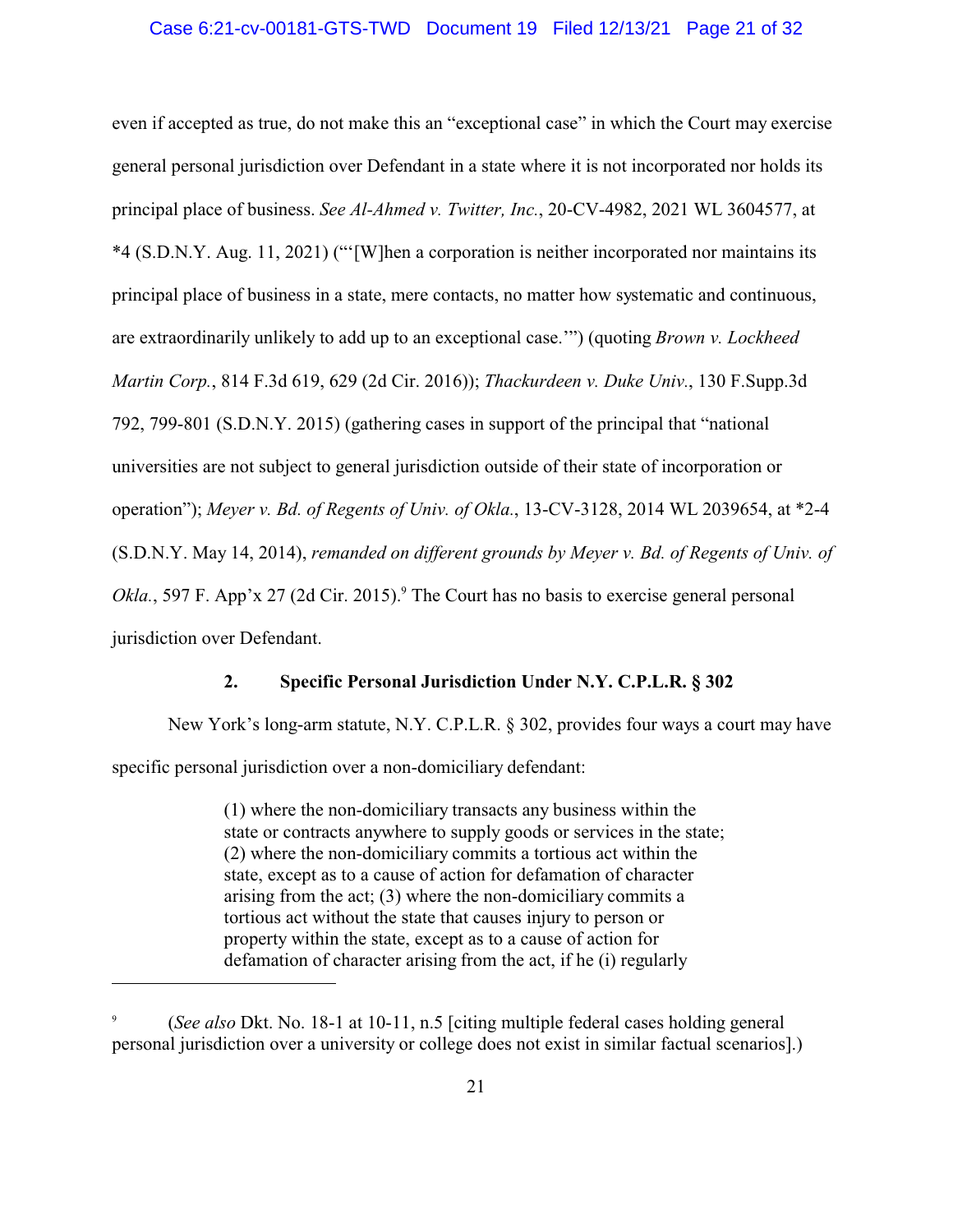does or solicits business, or engages in any other persistent course of conduct, or derives a substantial revenue from goods used or consumed or services rendered, in the state, or (ii) expects or should reasonably expect the act to have consequences in the state and derives substantial revenue from interstate or international commerce; or (4) the non-domiciliary owns, uses, or possesses any real property situated within the state.

*Car Freshner Corp.*, 2021 WL 1062574, at \*5 (citing N.Y. C.P.L.R. § 302(a)).

"Under CPLR  $\S 302(a)(1)$  specifically, a plaintiff must establish that (a) the defendant transacted business within the state, and (b) the claim asserted arises from that business activity." *Id.* at \*6 (citing *Licci,* 732 F.3d at 168). "As to whether the defendant transacted business in the state, the defendant 'must purposefully "avail itself of the privilege of conducting activities within the forum State."'" *Id.* (quoting *Berkshire Capital Grp., LLC v. Palmet Ventures, LLC*, 307 F. App'x 479, 481 (2d Cir. 2008) (quoting *Fischbarg v. Doucet*, 9 N.Y.3d 375, 380 (N.Y. 2007)). "Courts look to 'the totality of the defendant's activities within the forum' . . . to determine whether a defendant has 'transact[ed] business' in such a way that it constitutes 'purposeful activity' satisfying the first part of the test." *Best Van Lines*, 490 F.3d at 246 (quoting *Sterling Nat'l Bank & Trust Co. of N.Y. v. Fidelity Mortg. Inv'rs*, 510 F.2d 870, 873 (2d Cir. 1975)).

Plaintiff's PAC contains the following allegations relevant to personal jurisdiction: (1) "[u]pon information and belief, Defendant is a private university receiving federal funds located in New Haven County, Connecticut" (Dkt. No. 15-26, at ¶ 2); (2) "Plaintiff, from New York, chose to apply and attend Defendant's program based on advertisements and other media he received while residing in New York and based on the Defendant's ties to New York as it maintained partnerships for clinical placements with New York-based institutions and many of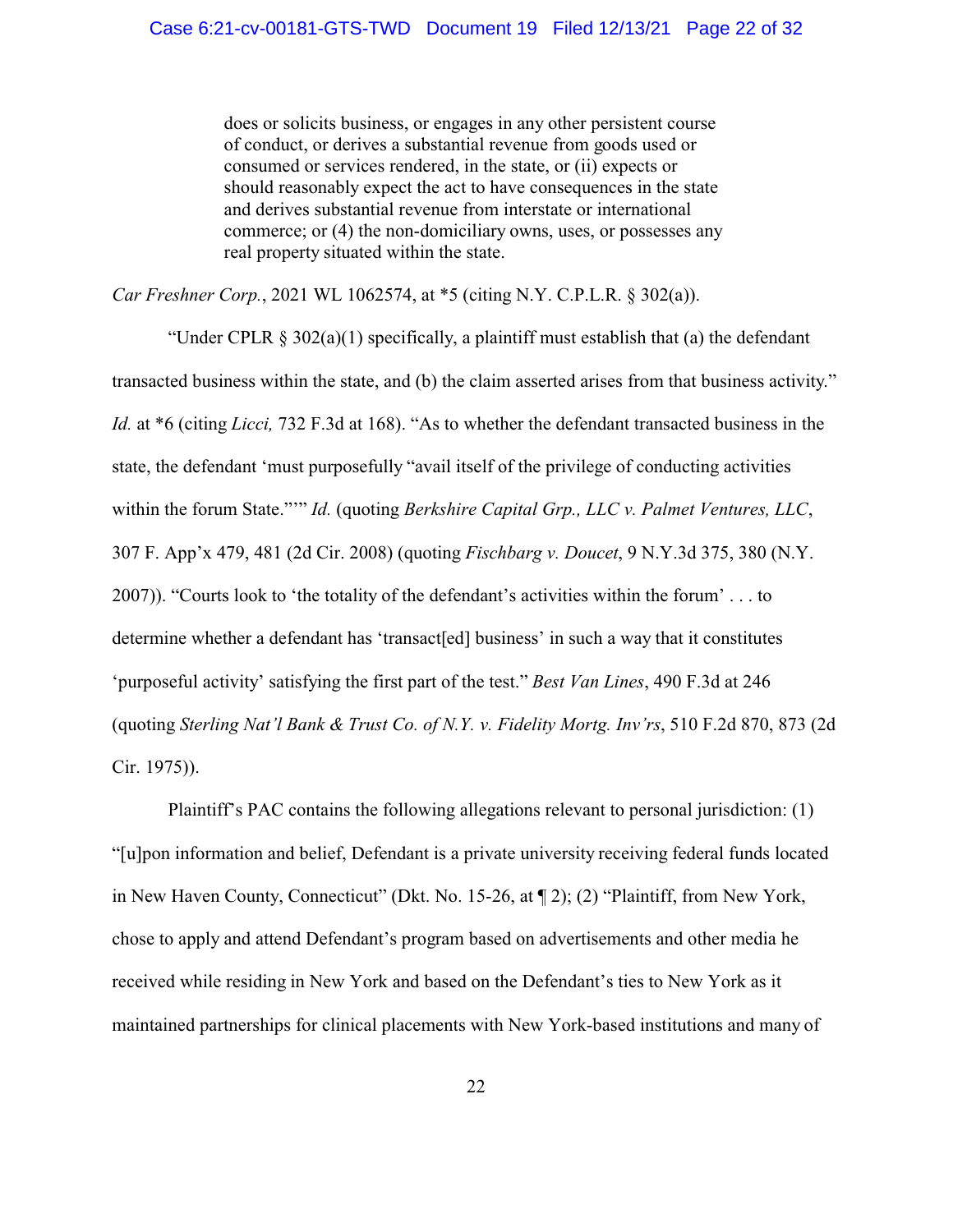#### Case 6:21-cv-00181-GTS-TWD Document 19 Filed 12/13/21 Page 23 of 32

the faculty have professional experience within New York-based institutions" (*id.* ¶ 8); (3) "Defendant has substantial ties to New York State in that it recruits a large percent (25% students are from New York and only 27% of Students are from Connecticut) of its students, Defendant advertises its proximity to New York, and a substantial amount of its revenue from residents in New York State based on the high percentage of students that matriculate from New York" *(id.* ¶ 99); (4) "Plaintiff has confirmed that during the Spring 2019 semester, Defendant also offered a clinical placement with a facility in New York State and had a contractual relationship with that facility. Defendant still maintains contractual relationships with facilities in New York State where it places students to complete clinical course assignments" (*id.* ¶ 100); (5) "[o]ther observations on Defendant's website and through basic web searches show Defendant conducts other business in New York State outside of the nursing program at issue in this case, including but not limited to the Quinnipiac Poll and events hosted by various other programs in New York State (e.g., business school)" (*id.* ¶ 101); and (6) "[m]any of the Defendant's staff in the program at issue here have mostly professional experience from employment in New York State" (*id.* ¶ 102).

The Court need not determine whether these allegations, if taken as true, show that Defendant "transacted business within the state" because Plaintiff does not argue, nor does a review of these allegations show, that Plaintiff's claims "arise out of the business activity" that Defendant allegedly conducts in New York State. *Car-Freshner Corp.*, 2021 WL 1062574, at \*5. For specific personal jurisdiction under N.Y. C.P.L.R. § 302(a)(1), there must be "'an articulable nexus, or a substantial relationship, between the claim[s] asserted and the actions that occurred in New York.'" *Al-Ahmed*, 2021 WL 3604577, at \*5 (quoting *Best Van Lines*, 490 F.3d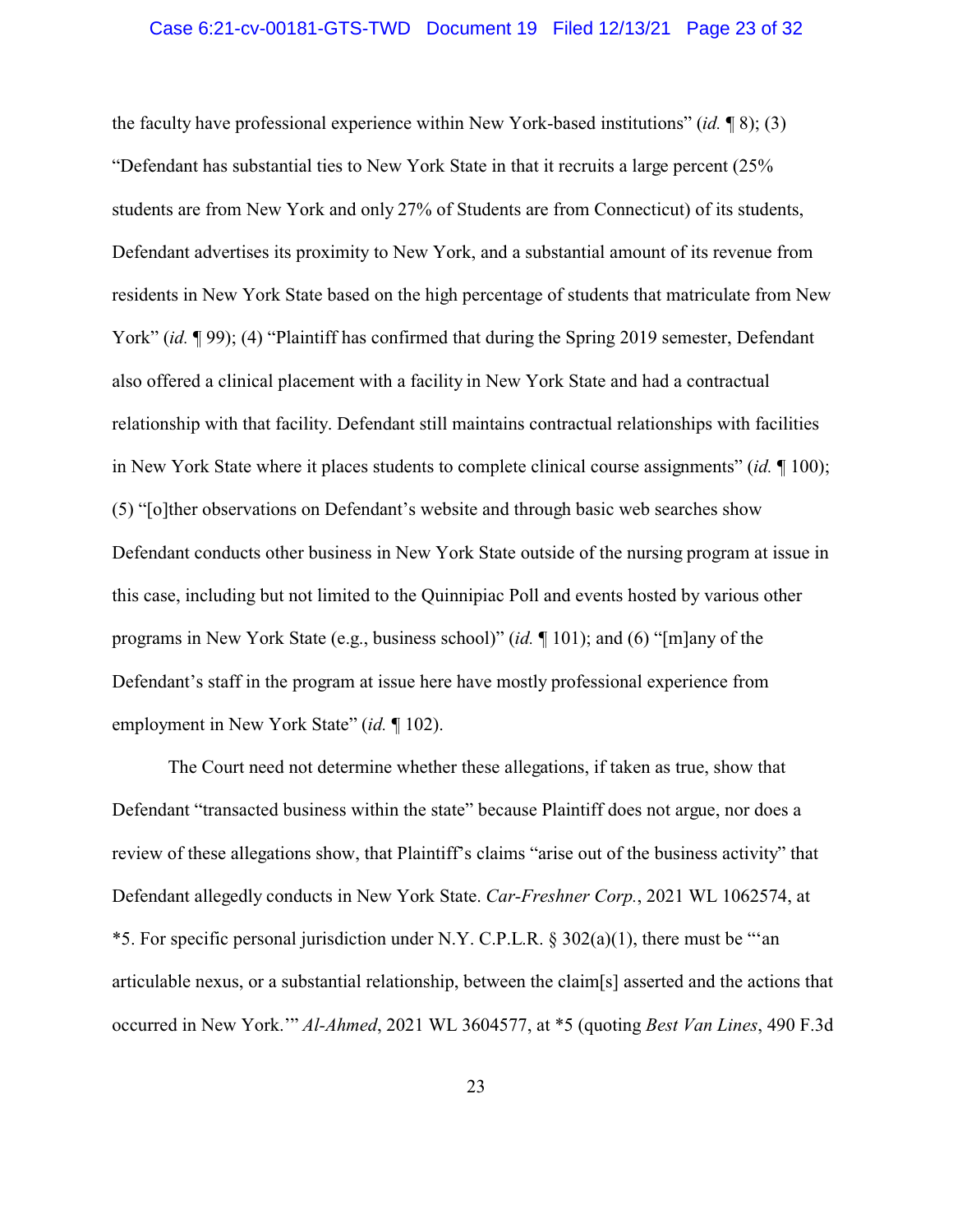#### Case 6:21-cv-00181-GTS-TWD Document 19 Filed 12/13/21 Page 24 of 32

at 246)). "'At the very least, there must be a relatedness between the transaction and the legal claim such that the latter is not completely unmoored from the former.'" *Afanassieva v. Page Transp., Inc.*, 20-CV-1109, 2021 WL 4458686, at \*4 (N.D.N.Y. Sep. 29, 2021) (Sharpe, J.) (quoting *D&R Global Selections, S.L. v. Bodega Olegario Falcon Pineiro*, 29 N.Y.3d 292, 298- 99 (N.Y. 2017)). "[A]n articulable nexus or substantial relationship exists where at least one element arises from the New York contacts . . . ." *Id.* (citation and quotation marks omitted).

Plaintiff admits in his opposition motion and cross-motion that "the actionable claims of discrimination substantially occurred when Plaintiff was in Connecticut with a few exceptions." (Dkt. 14, at 12, ¶ 40.) A review of Plaintiff's PAC confirms the lack of "articulable nexus" between Defendant's contacts with New York and Plaintiff's claims. (Dkt. No. 15-26.) At all relevant points in time, Plaintiff attended Defendant's institution in Connecticut and completed his clinical coursework at Griffin Hospital in Derby, Connecticut. (*Id.* ¶¶ 7-102.) The alleged discriminatory actions at issue in this case all occurred in Connecticut, including the following: (1) Defendant's failure to accommodate Plaintiff's disability in 2016-2017; (2) the search of Plaintiff's locker and drug testing in Spring 2019; (3) Defendant's placement of Plaintiff on Clinical Learning Plans in Spring 2019 and its corresponding effect on Defendant's treatment of Plaintiff in comparison to other students in the Program; (4) Defendant's decision to fail Plaintiff after he achieved a passing grade; and (5) the decision to dismiss Plaintiff from the Program on May 17, 2019. (*Id.* ¶¶ 19-28, 38-87, 94-97.) The appeals' process for Plaintiff's dismissal from the Program occurred in Connecticut. (*Id.* ¶¶ 88-93.) Plaintiff received the course syllabus (i.e., the basis of his breach of contract claim) while attending the Program in Connecticut, and Defendant implemented the syllabus within the State of Connecticut. (*Id.* ¶¶ 32, 81-87, 110-11,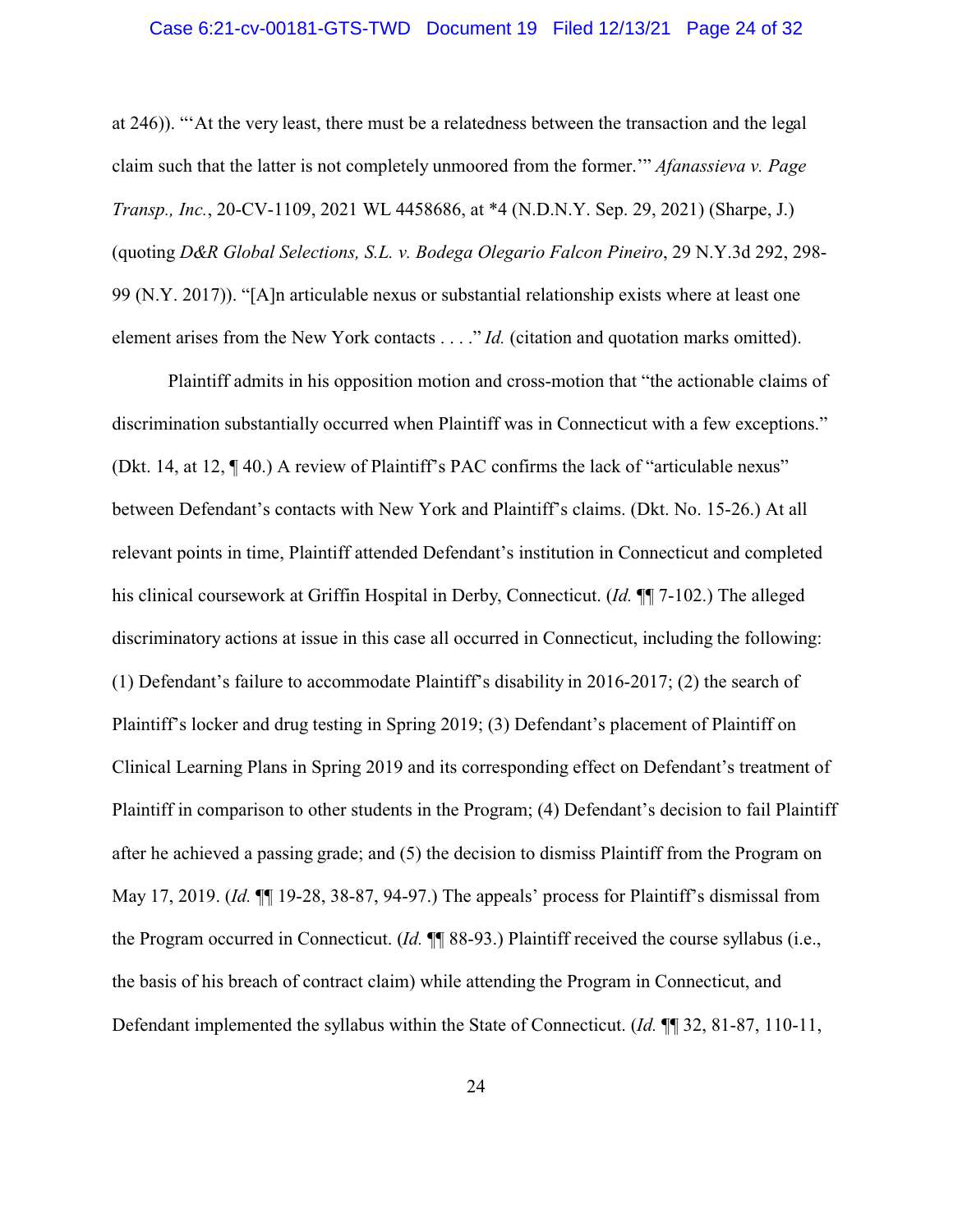#### Case 6:21-cv-00181-GTS-TWD Document 19 Filed 12/13/21 Page 25 of 32

119, 124, 128-131.) Plaintiff has not shown that his claims relate to Defendant's alleged advertisements or clinical placements in New York State, recruitment of New York State students, or the other contacts on which Plaintiff relies to establish specific personal jurisdiction. *Meyer*, 2014 WL 2039654, at \*1. The Court therefore cannot exercise specific personal jurisdiction under N.Y. C.P.L.R.  $\S 302(a)(1)$ .

N.Y. C.P.L.R. § 302(a)(2) establishes specific personal jurisdiction "where the nondomiciliary commits a tortious act within the state . . . ."<sup>10</sup> "Typically, a "defendant's physical presence in New York is a prerequisite to jurisdiction under § 302(a)(2)."'" *Hunter v. Shanghai Huangzhou Elec. Appliance Mfg. Co., Ltd.*, 17-CV-00052, 2020 WL 5258313, at \*7 (N.D.N.Y. Sept. 3, 2020) (Sannes, J.) (quoting *Bank Brussels Lambert*, 171 F.3d at 790)). As discussed above, because Plaintiff's PAC does not allege any tortious conduct occurred in New York State, the Court may not exercise specific personal jurisdiction over Defendant pursuant to N.Y. C.P.L.R. § 302(a)(2).

Nor has Plaintiff alleged any facts in the PAC that specific personal jurisdiction is proper under N.Y. C.P.L.R. § 302(a)(3).

> Section 302(a)(3) provides long-arm jurisdiction against a non-domiciliary who commits a tortious act outside of New York that causes injury inside New York if the non-domiciliary (a) regularly does business in New York, engages in any persistent course of conduct in New York, or derives substantial revenue from goods used or consumed or services rendered in New York, or (b) expects or should reasonably expect the tortious act to have consequences in New York and derives substantial revenue from interstate or international commerce.

*Al-Ahmed*, 2021 WL 3604577, at \*6; *Air Innovations, Inc. v. Barker Co., Ltd.*, 08-CV-1305,

<sup>10</sup> Plaintiff does not specifically argue that Defendant is subject to specific personal jurisdiction under other portions of N.Y. C.P.L.R. § 302(a), but the Court includes the remaining analysis for the sake of thoroughness. (Dkt. No. 14, at 5-8.)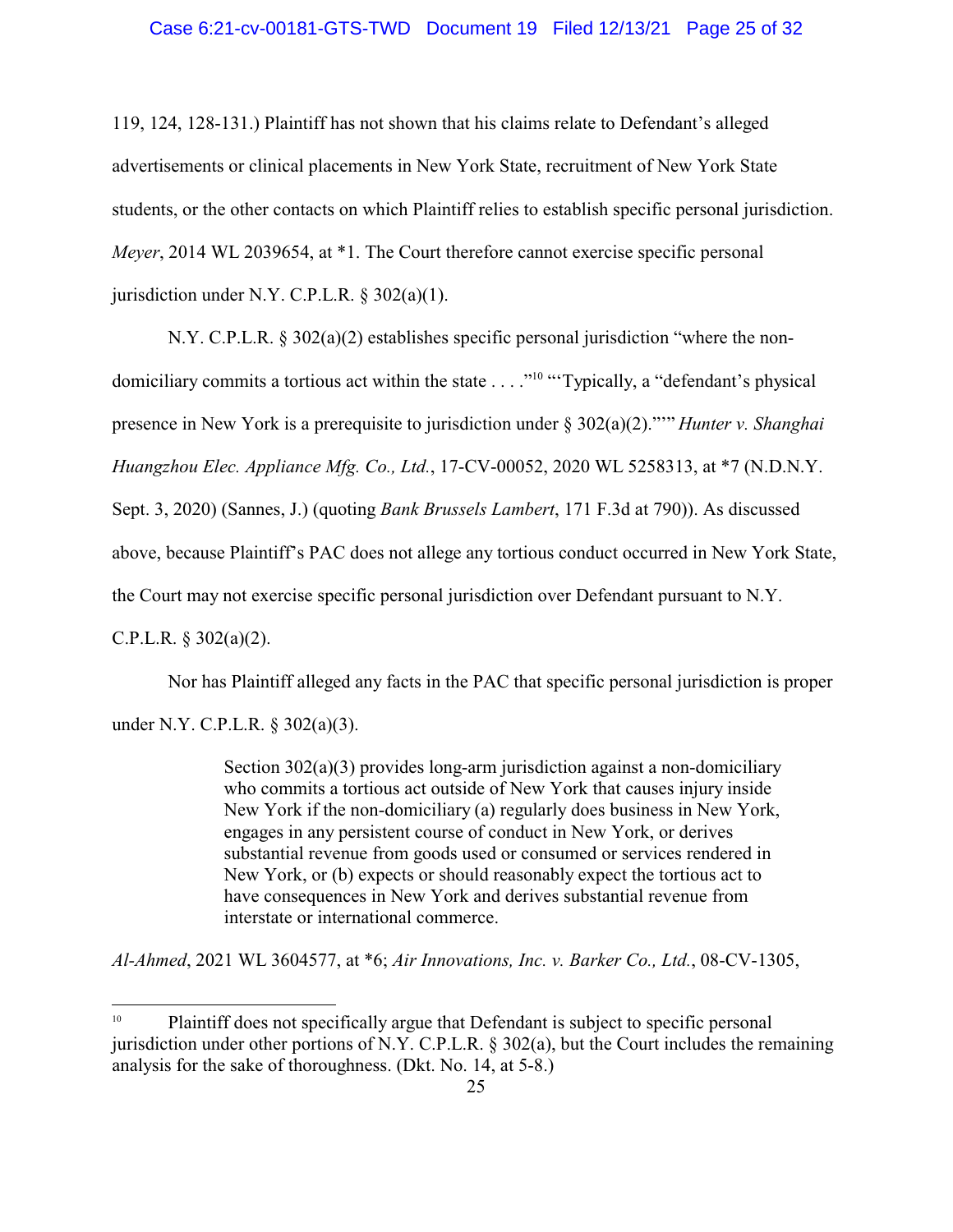2010 WL 11494032, at \*6 (N.D.N.Y. June 17, 2010) (Suddaby, J.) ("Under Section 302(a)(3), Plaintiff must show both that an injury occurred within the state, and that the elements of either clause (i) or (ii) have been satisfied.") (citation and quotation marks omitted). "[F]or section  $302(a)(3)$  to apply, '(1) a defendant must have committed a tortious act outside New York, (2) the cause of action must arise from that tortious act, and (3) the act must have caused injury to a person or property within New York.'" *Al-Ahmed*, 2021 WL 3604577, at \*6 (quoting *Doe v. Del. State Police*, 939 F.Supp.2d 313, 325-26 (S.D.N.Y. 2013)). Plaintiff does not allege, nor could he, that the discriminatory actions caused injury to a person or property *within* New York, rendering the Court without personal jurisdiction over Defendant under § 302(a)(3). *Id.*; *Air Innovations, Inc.,* 2010 WL 11494032, at \*6.

The Court also may not exercise specific personal jurisdiction over Defendant under N.Y. C.P.L.R.  $\S 302(a)(4)$ , which arises when the "non-domiciliary owns, uses, or possesses any real property situated within the state." Plaintiff's opposition motion and cross-motion (Dkt. No. 14) do not assert specific personal jurisdiction under this statutory subsection, nor do the factual allegations in the PAC support this form of specific personal jurisdiction (Dkt. No. 15-26). (*See also* Dkt. No. 9-2, at ¶ 9 [asserting Defendant "does not own, possess, lease or maintain any interest in any real property in the State of New York, nor does it maintain any offices or other facilities in the State of New York."].)

Because Plaintiff's PAC does not contain factual allegations sufficient to establish the requisite elements of specific personal jurisdiction under N.Y. C.P.L.R. § 302, the Court may not exercise specific personal jurisdiction over Defendant in this case.

**A.** Whether the Court May Alternatively Dismiss Plaintiff's Complaint for Failure to State a Claim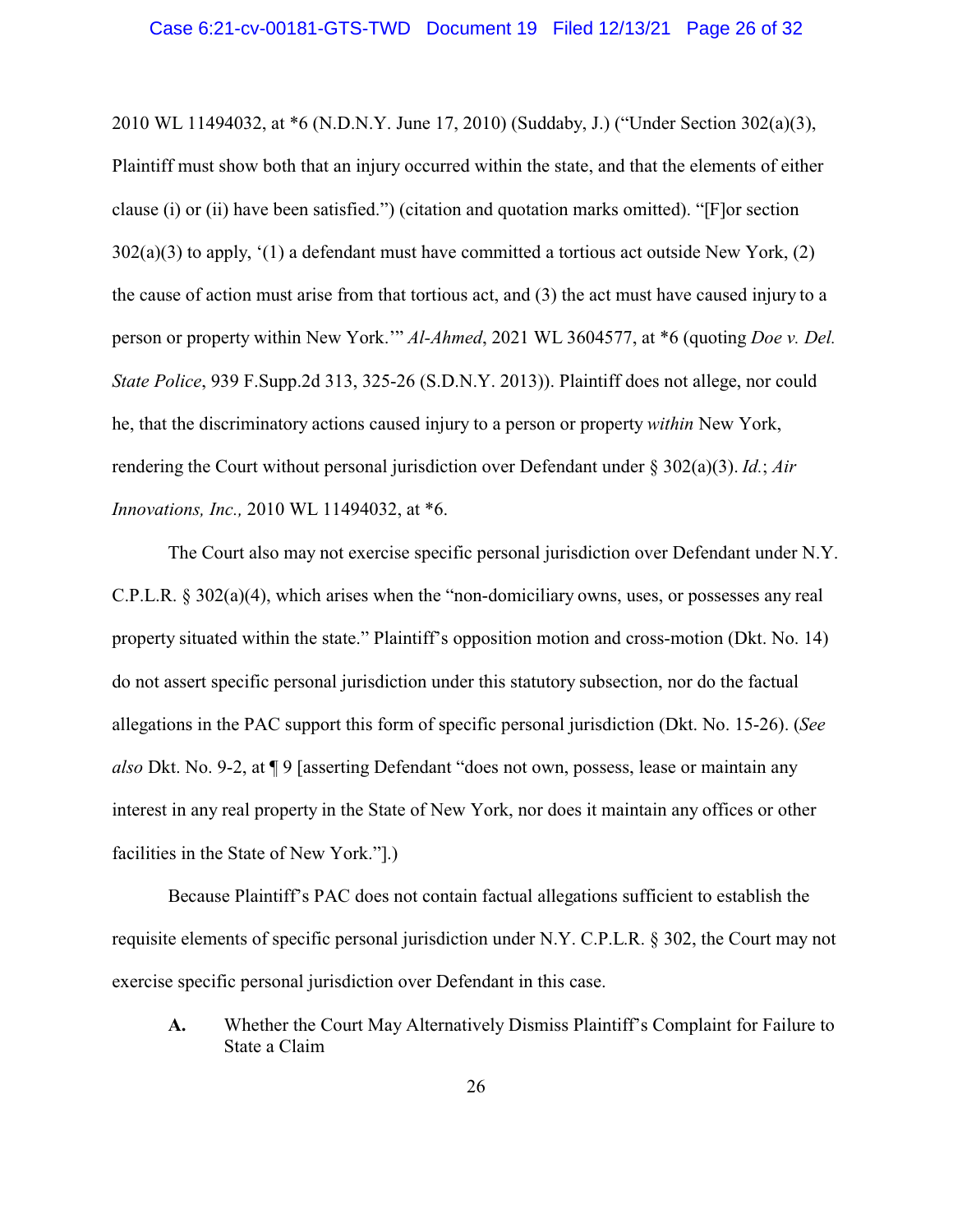#### Case 6:21-cv-00181-GTS-TWD Document 19 Filed 12/13/21 Page 27 of 32

Because the Court has already found an adequate ground exists upon which to base a grant of Defendant's motion, the Court need not (and does not) render any finding regarding whether Plaintiff's Complaint fails to state a claim upon which relief can be granted pursuant to Fed. R. Civ. P. 12(b)(6).

**B.** Whether Plaintiff Should Be Granted Leave to Amend

After carefully considering the matter, the Court answers this question in the negative for the reasons stated in Defendant's memorandum of law. (Dkt. No. 18-1.) To those reasons, the Court adds the following analysis.

As discussed above in Part I(B) of this Decision and Order, Defendant opposes Plaintiff's cross-motion to amend by arguing that amendment would be futile because, even with the proposed amendments, Plaintiff still has not properly shown this Court has personal jurisdiction over Defendant. (*Id.* at 9.) "[I]f the [proposed amended complaint] or other evidence provided by the Plaintiff in support of his cross-motion fails to provide a prima facie basis for exercising personal jurisdiction over the Defendant, then the Plaintiff's cross-motion to amend will be denied as futile." *Giusto v. Rose & Womble Realty Co., LLC*, 15-CV-5249, 2016 WL 4544038, at \*5 (E.D.N.Y. Aug. 31, 2016) (citing *Spiegel v. Schulmann*, 604 F.3d 72, 78 (2d Cir. 2010)).

Because the Court agrees that, even when the added jurisdictional allegations contained in the PAC are considered, Plaintiff fails to establish that this Court may exercise personal jurisdiction over Defendant, the Court finds that amendment would be futile and denies Plaintiff's cross-motion for leave to amend.<sup>11</sup>

<sup>&</sup>lt;sup>11</sup> *See Foman*, 371 U.S. at 182 (explaining that permissible grounds upon which to base the denial of a motion for leave to file an amended complaint include "undue delay, bad faith or dilatory motive on the part of the movant, repeated failure to cure deficiencies by amendments previously allowed, undue prejudice to the opposing party by virtue of allowance of the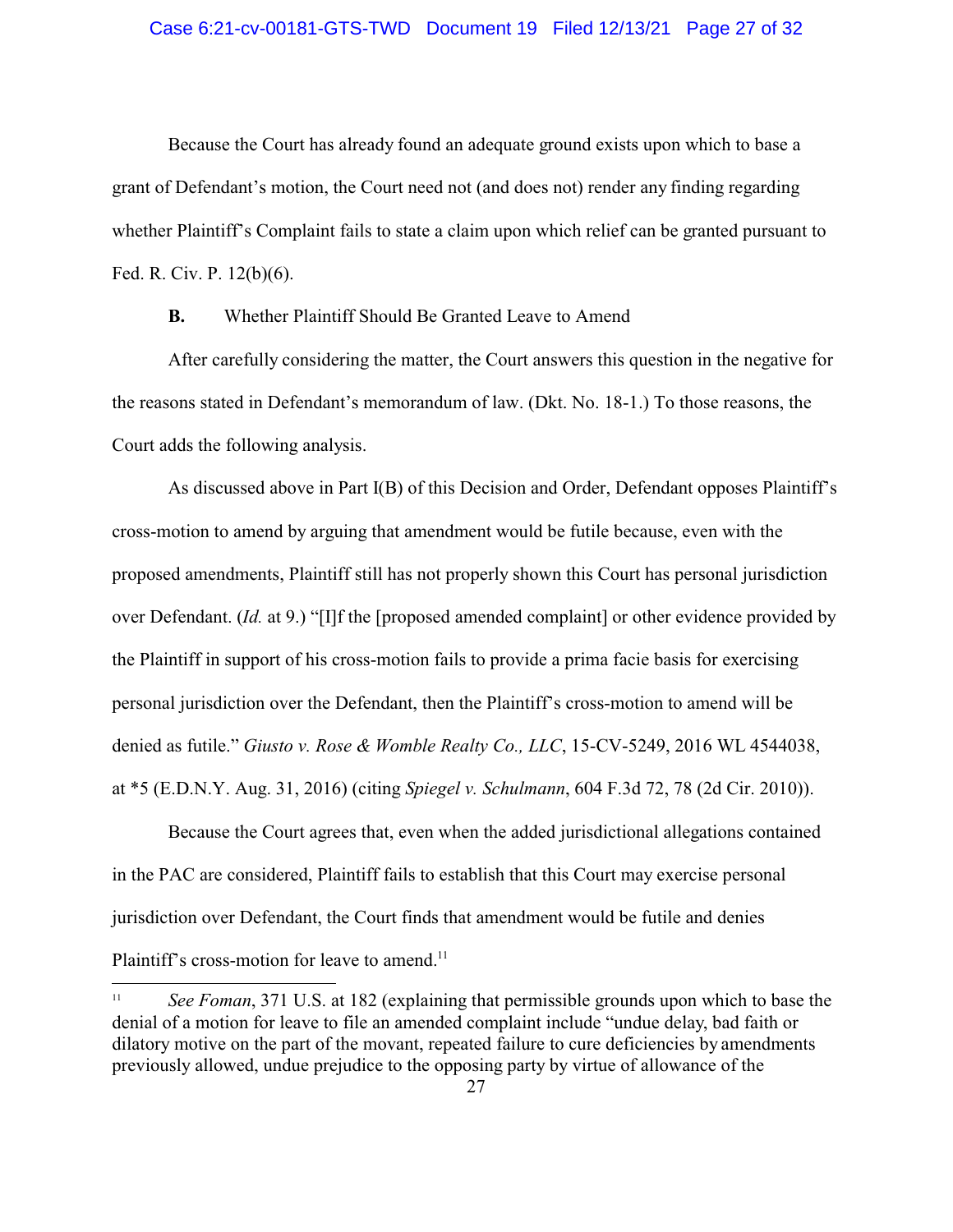## **C. Whether the Court Should, In the Interest of Justice, Sua Sponte Transfer the Case to the District of Connecticut**

After carefully considering the matter, the Court answers this question in the negative,

for the following reasons.

"Although the Court has found . . . a lack of personal jurisdiction, it is well settled that a

lack of personal jurisdiction does not prevent the Court from transferring the case." *Pisani v.*

*Diener*, 07-CV-5118, 2009 WL 749893, at \*8 (E.D.N.Y. Mar. 17, 2009) (citation omitted). The

Second Circuit addressed this issue in *SongByrd, Inc. v. Estate of Grossman*:

At one time, our Court ruled that a district court lacking personal jurisdiction had no power to transfer, *see Goldlawr, Inc. v. Heiman*, 288 F.2d 579, 586 (2d Cir. 1961), but the Supreme Court reversed that ruling and made clear that a district court lacking both personal jurisdiction and proper venue could transfer under section 1406(a) to a district where both defects were avoided, *see Goldlawr, Inc. v. Heiman*, 369 U.S. 463, 466 (1962). Thereafter, we ruled that, whether or not venue was proper, lack of personal jurisdiction could be cured by transfer to a district in which personal jurisdiction could be exercised, with the transfer authority derived from either section 1406(a) or 1404(a). *See Corke v. Sameiet M.S. Song of Norway*, 572 F.2d 77, 80 (2d Cir. 1978) (adopting Judge Winfield's view in *Volk Corp. v. Art-Pak Clip Art Service,* 432 F. Supp. 1179, 1181 & nn. 4-5 (S.D.N.Y. 1977)). *See generally* 17 *Moore* s. 111.02[1][b].

206 F.3d 172, 179, n. 9 (2d Cir. 2000); *see also Gaymar Indus., Inc. v. FirstMerit Bank, N.A.*,

06-CV-70S, 2007 WL 894217, at \*6 (W.D.N.Y. Mar. 21, 2007) ("A court may transfer an action

amendment, futility of amendment, etc."); *Gray v. White*, 18-CV-1408, 2020 WL 4284134, at \*9 (N.D.N.Y. July 27, 2020) (Suddaby, C.J.) ("Because Plaintiff is ably represented by counsel . . . and has not reasonably indicated that he could allege additional facts to [show personal jurisdiction exists in this case], the Court finds that it need not afford Plaintiff a further opportunity to amend the [] Complaint before dismissal."); *Barnes v. Crist*, 13-CV-0505, 2014 WL 1293408, at \*1 (N.D.N.Y. Mar. 28, 2014) (Suddaby, C.J.) ("As the Second Circuit has explained, '[w]here it appears that granting leave to amend is unlikely to be productive, . . . it is not an abuse of discretion to deny leave to amend.'") (quoting *Ruffolo v. Oppenheimer & Co.*, 987 F.2d 129, 131 (2d Cir. 1993)).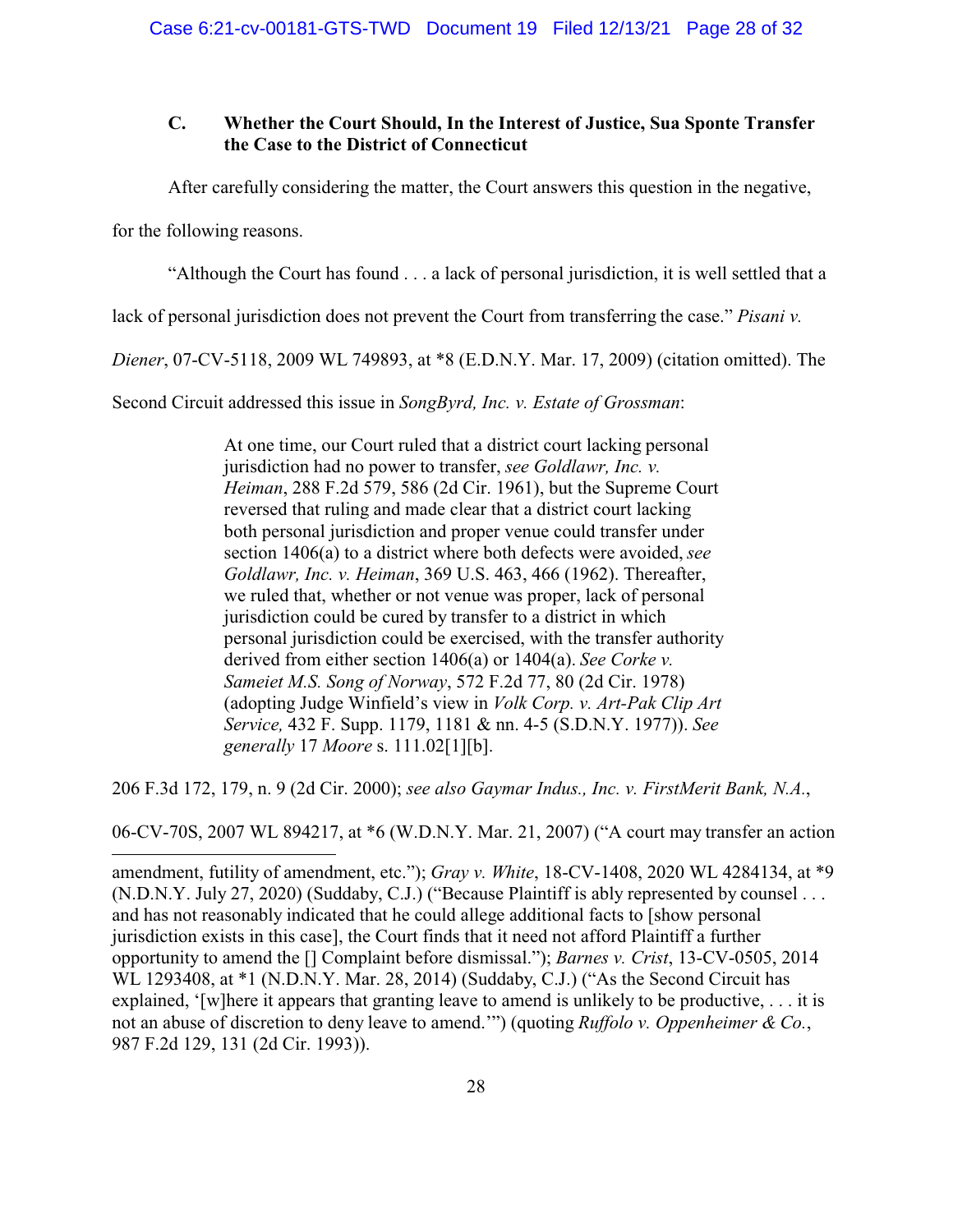#### Case 6:21-cv-00181-GTS-TWD Document 19 Filed 12/13/21 Page 29 of 32

to another venue even if it lacks personal jurisdiction over the defendants."); *Haidon v Budlong & Budlong, LLC*, 318 F.Supp.3d 568, 581 (W.D.N.Y. 2018).

"Furthermore, although the Court recognizes that none of the parties requested transfer

(in the alternative) in connection with the motions to dismiss, the Court properly considers the

issue, in its discretion, *sua sponte* given the absence of venue or personal jurisdiction in this

District." Pisani, 2009 WL 749893, at \*8 (citing cases supporting this proposition).<sup>12</sup> The Court,

for purposes of this Decision and Order, will assume venue is proper and will address the

decision to transfer pursuant to 28 U.S.C.  $\delta$  1404(a).<sup>13</sup>

Under Section 1404(a), "[f]or the convenience of parties and witnesses, in the interest of

justice, a district court may transfer any civil action to any other district or division where it

might have been brought or to any district or division to which all parties have consented." A

review of the facts alleged in the Complaint, as well as Defendant's assertions as to why

<sup>13</sup> *See Yurasov-Lichtenberg v. Betz*, 15-CV-1430, 2016 WL 4544031, at \* 7, n. 7 (E.D.N.Y. Aug. 30, 2016) ("The Court may transfer pursuant to 28 U.S.C. § 1404(a) where venue is proper, and pursuant to 28 U.S.C. § 1406(a) where it is not. The end result of transfer under section 1404 and section 1406 is the same. Here defendants have not challenged venue. Accordingly, for purposes of this motion, the Court will assume venue is proper and proceed under section 1404(a).") (internal citations omitted); *Matra Et Manurhin v. Int'l Armament Co.*, 628 F. Supp. 1532, 1534, n. 2 (S.D.N.Y. 1986) ("[I]t is clear that if the action is properly transferable pursuant to § 1404(a), assuming venue is proper in this district, then *a fortiori* the action will also be properly transferable pursuant to § 1406(a), assuming venue in this district is improper. For the purposes of this motion to transfer therefore, the Court will assume venue is proper in this district and proceed under § 1404(a)."); 15 Charles Alan Wright, Arthur R. Miller & Edward H. Cooper, *Fed. Prac. and Proc.* § 3827, at 265-66 (2d ed. 1986) ("The end result is the same, and very few litigants will care whether the court purports to proceed under Section 1404(a) or Section 1406(a) in transferring to a district where personal jurisdiction can be exercised over the defendant.").

<sup>&</sup>lt;sup>12</sup> *See also Gaymar Indus., Inc., 2007 WL 894217, at \*6 ("A district court may transfer a* case on a motion by either party or sua sponte."); *Interested London Underwriters v. Kelly Global Logistics, Inc.*, 06-CV-5845, 2008 WL 558038, at \*5 (S.D.N.Y. Feb. 29, 2008); *Songbyrd, Inc.*, 206 F.3d at 181.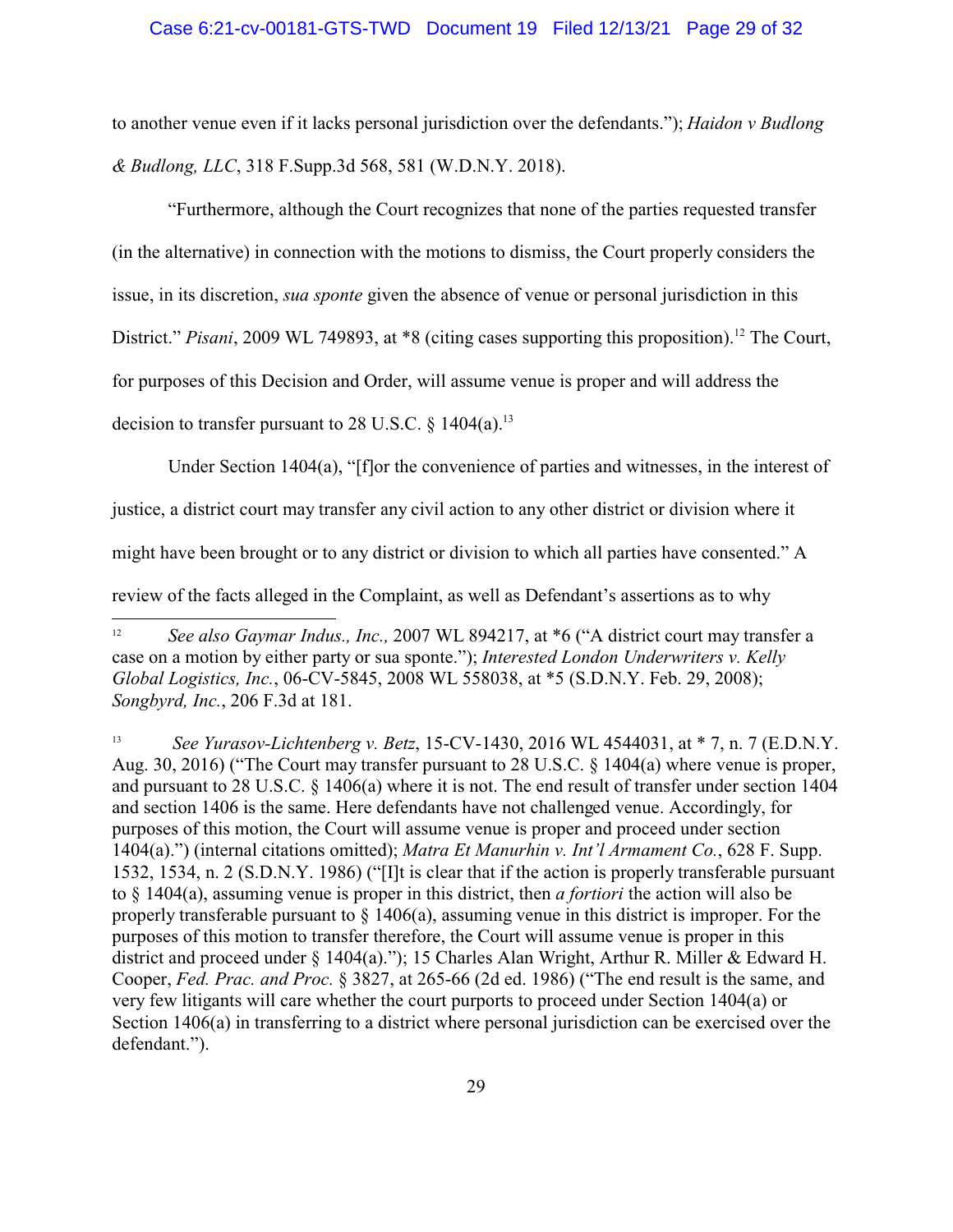#### Case 6:21-cv-00181-GTS-TWD Document 19 Filed 12/13/21 Page 30 of 32

personal jurisdiction in New York is improper, indicate venue and jurisdiction would be proper in the United States District Court for the District of Connecticut. The events underlying Plaintiff's claims occurred in Connecticut, nearly all the involved parties reside in Connecticut, and most, if not all, of the evidence remains in Connecticut.<sup>14</sup>

However, "[c]ourts enjoy considerable discretion in deciding whether to transfer a case in the interests of justice." *Daniel v. Am. Bd. of Emergency Med.*, 428 F.3d 408, 435 (2d Cir. 2005). "A 'compelling reason' for transfer is generally acknowledged when a plaintiff's case, if dismissed, would be time-barred on refiling in the proper forum." *Daniel*, 428 F.3d at 435 (citation omitted).<sup>15</sup> The Second Circuit has held that "actions under  $\S$  504 of the Rehabilitation Act are governed by the state statute of limitations applicable to personal injury actions." *Morse v. Univ. of Vermont*, 973 F.2d 122, 127 (2d Cir. 1992). Conn. Gen. Stat. § 52-577 provides that "[n]o action founded upon a tort shall be brought but within three years from the date of the act or omission complained of." *See also Ellis v. Dep't of Developmental Servs.*, 17-CV-1766, 2018 WL 8729587, at \*3 (D. Conn. Aug. 22, 2018) ("[T]he three-year statute of limitations set forth in Section 52-577 of the Connecticut General Statutes is applicable to the plaintiff's Rehabilitation Act claims."); *Dervishi v. Holland*, 14-CV-01125, 2015 WL 3948972, at \*2 (D. Conn. June 29,

<sup>14</sup> *See Yurasov-Lichtenberg*, 2016 WL 4544031, at \*8 ("28 U.S.C. § 1391(b)(2) states: '[a] civil action may be brought in a judicial district in which a substantial part of the events or omissions giving rise to the claim occurred[.]' It is clear that a 'substantial part of the events' that gave rise to [Plaintiff's] claim occurred in Collier County, Florida, located in the Middle District of Florida. Therefore, this action 'might have been brought' in the Middle District of Florida."); *Gaymar Indus., Inc.*, 2007 WL 894217 at \*6 ("As is apparent from the foregoing discussion, all events material to this action took place in Ohio and this case could have been brought in the United States District Court for the Northern District of Ohio. Therefore, in the interests of justice, this Court will transfer this case there.").

<sup>15</sup> *Corke*, 572 F.2d at 80-81 ("In our view, refusal to transfer would severely prejudice appellant . . . . Appellant's prejudice would flow from the Florida statute of limitations, . . . [which] would clearly bar institution of a new action."); *Yurasov-Lichtenberg*, 2016 WL 4544031, at \*8.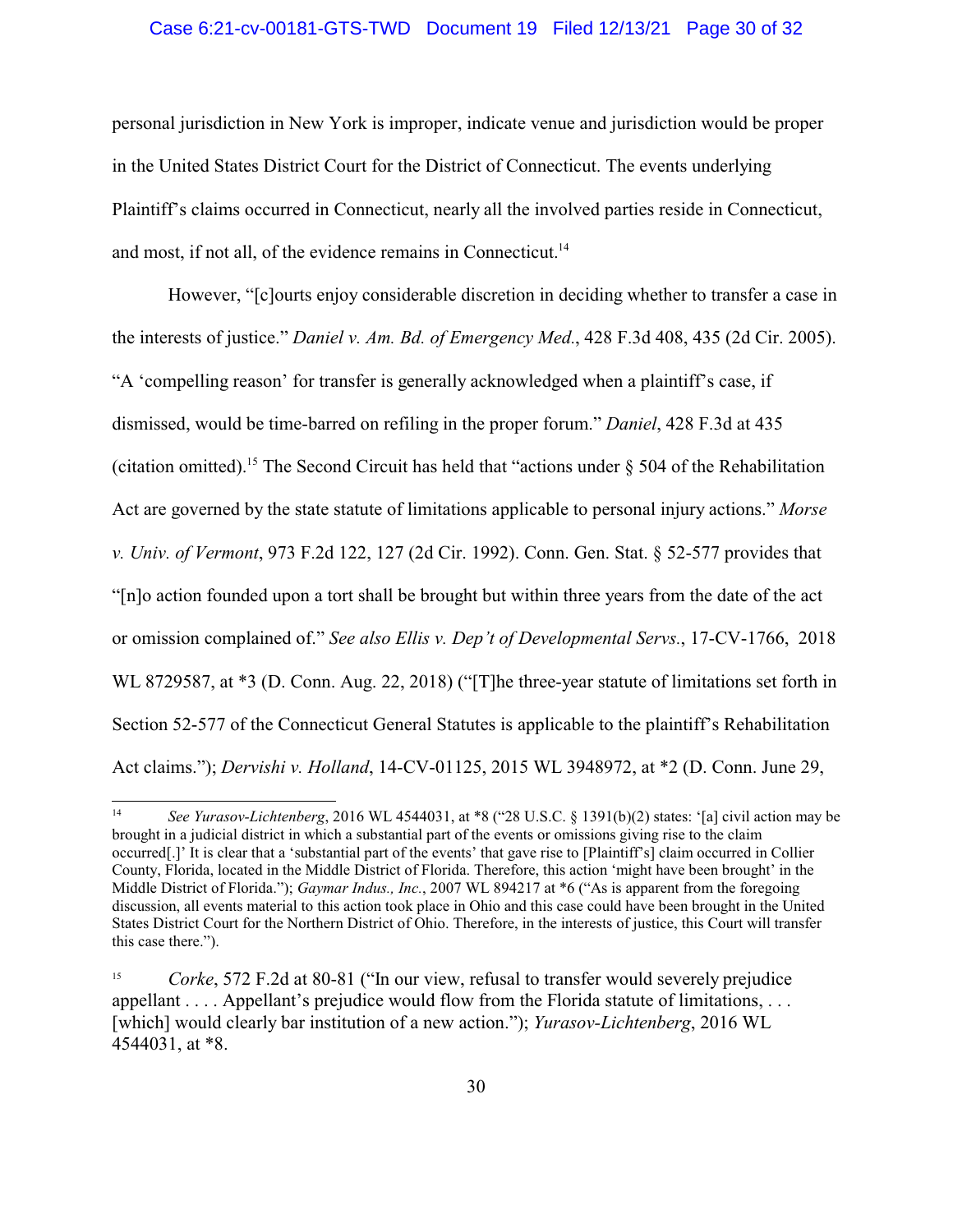#### Case 6:21-cv-00181-GTS-TWD Document 19 Filed 12/13/21 Page 31 of 32

2015). The *Morse* court acknowledged that § 504 of the Rehabilitation Act was modeled on Title VI of the Civil Rights Act of 1964, *id.*, leading the United States District Court for the District of Connecticut to hold that "Title VI claims are also governed by Connecticut's three-year limitation period." *Chisolm v. United of Omaha Life Ins. Co.*, 514 F.Supp.2d 318, 325 (D. Conn. 2007). Plaintiff's breach-of-contract claim, on the other hand, is subject to a six-year statute of limitations. *See Ride, Inc. v. APS Tech., Inc.*, 612 F. App'x 31, 33-34 (2d Cir. 2015) ("[U]nder Connecticut law, there is a six-year statute of limitations period for breaches of contract.") (citing Conn. Gen. Stat.  $\S 52-576(a)$ ).

According to the Complaint, Defendant dismissed Plaintiff from the Program in May 2019. (Dkt. No. 1, ¶¶ 49-50.) The Complaint indicates that Spring 2019 is the relevant time period with respect to Defendant's alleged discriminatory actions, because Plaintiff's practicum commenced on January 2, 2019. (*Id.*  $\P$ ] 7, 9.)<sup>16</sup> These actions fall well within the three-year statute of limitations for Plaintiff's Title VI and § 504 claims, as well as the six-year statute of limitations for Plaintiff's breach-of-contract claim.<sup>17</sup>

Because dismissal of this action will not preclude Plaintiff's refiling of his claims due to the relevant statute of limitations and because the parties, and most specifically, Plaintiff, have

<sup>16</sup> *See Pajak v. N.Y. State Office of Temporary & Total Disability*, 16-CV-899, 2018 WL 4268915, at \*6 (W.D.N.Y. Sept. 7, 2018) ("Though state statute governs the applicable limitations period here, '[f]ederal law governs the question of when a federal claim accrues.' 'Under federal law, a claim accrues when the plaintiff knows or has reason to know of the injury that is the basis of the action. In determining the accrual date for discrimination claims, including those brought under the Rehabilitation Act, 'the proper focus is on the time of the *discriminatory act*, not the point at which the *consequences* of the act become painful.'") (quoting *Morse*, 973 F.2d at 125); *Bates v. Long Island R. Co.*, 997 F.2d 1028, 1037 (2d Cir. 1993).

<sup>&</sup>lt;sup>17</sup> Because Plaintiff concedes his NYSHRL claims in his memorandum of law (Dkt. No. 14 at 12), the Court assesses his other claims for purposes of its transfer decision.